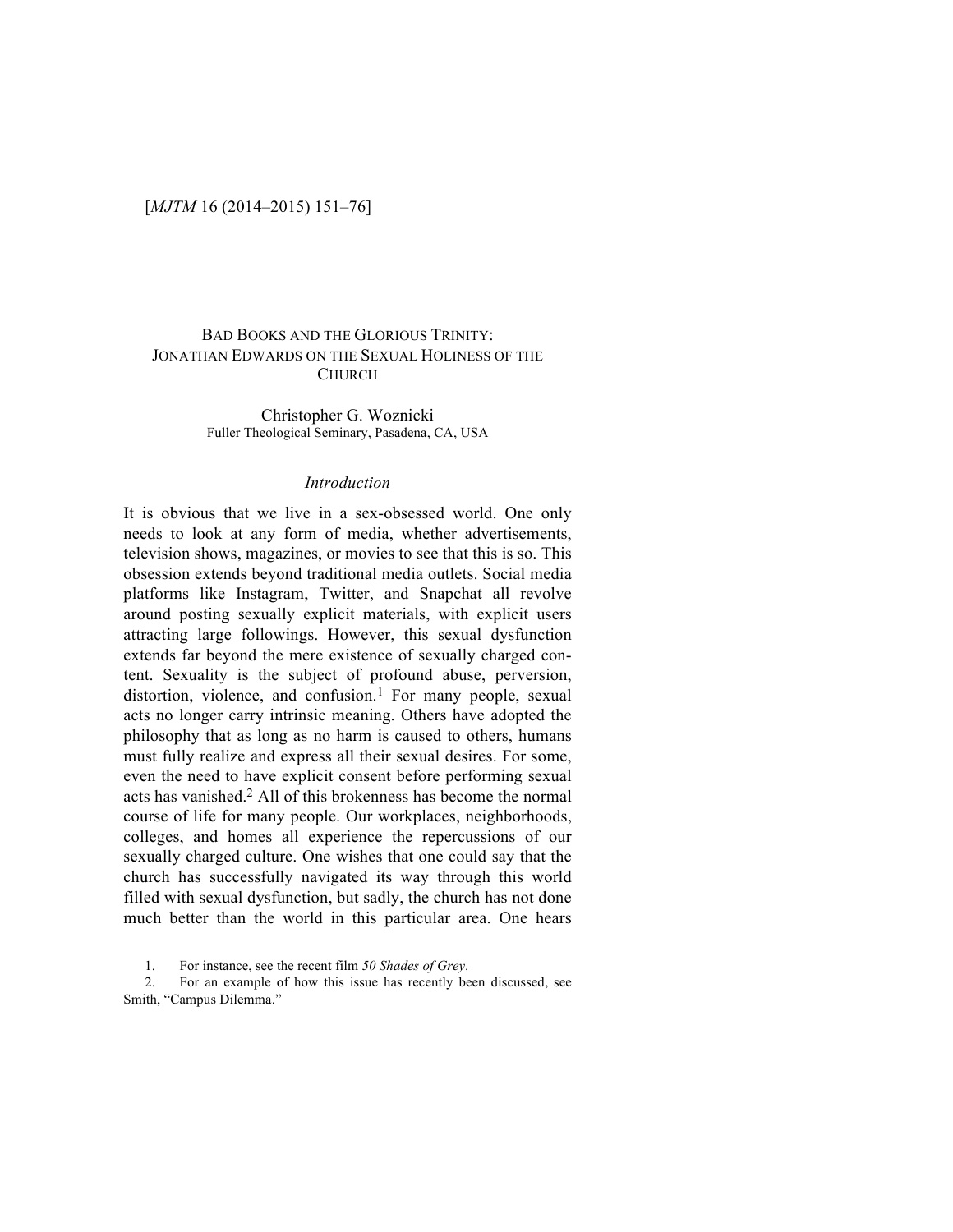story after story of church pastors failing to stay faithful in their marriages, and of men and women struggling with pornography and promiscuity. It is clear that even the church deals with the effects of our sexually charged culture. Dan Allender and Tremper Longman III are correct when they say, "the point is simple and disturbing: every human being on this earth struggles with sexual thoughts, feelings, and behaviors that are contrary to love and in conflict with the holiness of God."3 Is this struggle to maintain sexual holiness a modern phenomenon brought on by things like the sexual revolution of the 1970s and the sexual confusion of the 2000s? By no means! Allender and Longman's quotation could be amended to say that "every human being regardless of time or culture struggles with thoughts, feelings, and behaviors that are . . . in conflict with the holiness of God." The eighteenth-century Reformed theologian Jonathan Edwards could certainly affirm this statement. The simple fact is that, through his personal life and ministry, Jonathan Edwards experienced the repercussions of this universal tendency to struggle with forms of sexuality that are in conflict with the holiness of God.

As a youth, Edwards was personally acquainted with the struggle between inordinate sexual desires and a desire for God. In one of his journal entries, Edwards decides that when he is "violently beset with temptations" or cannot rid himself of "evil thoughts" that he would "do some sum in arithmetic, or geometry, or some other study, which necessarily engages all my [his] thoughts, and unavoidably keeps them from wandering."<sup>4</sup> His acquaintance with inordinate sexual desires extends beyond personal experience; as strange as it might sound, Puritan New England was also a sexually charged culture (though sexual sin often occurred in hiding behind closed doors). George Marsden notes that the 1700s were "a time of changing sexual mores and gender relationships . . . this was a period in which there was a

3. Allender and Longman, *God Loves Sex*, 8.

4. Marsden, *Jonathan Edwards*, 56. Marsden argues that we can be sure that this quotation refers to his fight against sexual desires, even though he did not explicitly record his struggles with those temptations.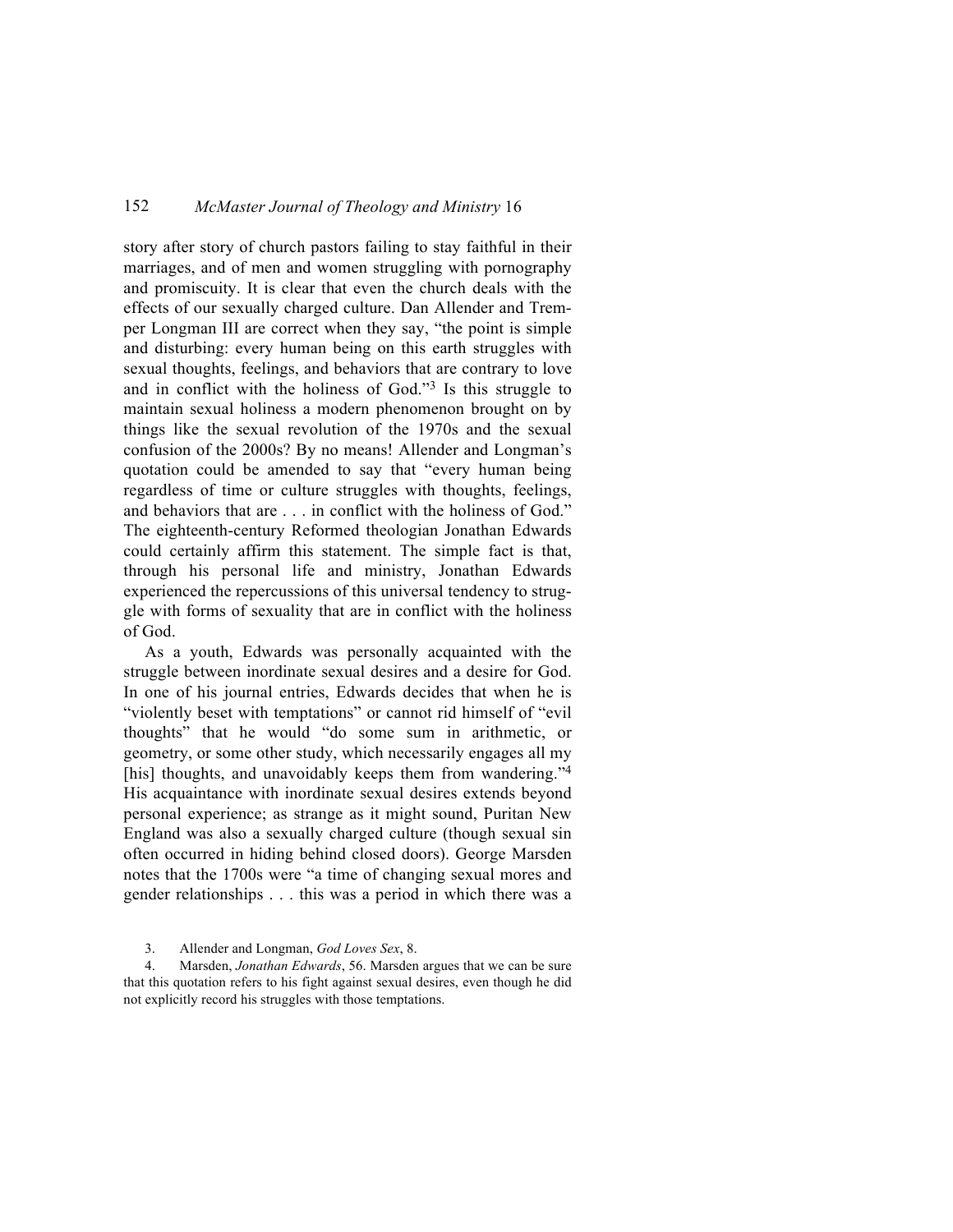breakdown of the older communal ideal and the assertion of greater sexual freedom."5 Ava Chamberlin confirms the reality of this statement when she notes that bridal pregnancies (brides who gave birth within seven months of marriage) increased from a low of 8.1 percent in the seventeenth century to a high of 33 percent in the second half of the eighteenth century.6 As a pastor, Edwards experienced these changing attitudes toward sexuality within his own parish. In his writings, Edwards describes the practices he witnessed among his own people, especially the youth. He describes the "shameful lascivious custom of handling women's breasts and different sexes lying in beds together."7 It was this latter practice, called "bundling," that particularly disturbed Edwards. Bundling was the custom in which parents allowed unmarried couples to spend the night together in bed, with the one condition that the couple be fully clothed. This was supposed to be a safe alternative to sexual intercourse, but (as any youth minister today could tell you) it certainly was not. This led to the unsurprising statistic that, in Northampton, Edwards's own parish, one out of ten married couples had their first child within eight months of being married. Edwards was often forced to deal with the repercussions of premarital sex in his congregation. In the 1740s, there were at least three notable cases dealing with sex related offenses: Samuel Danks in 1743, Thomas Wait in 1747, and Lieutenant Elisha Hawley in 1748. This last case was particularly explosive. Hawley had fathered twins with Martha Root. The Roots were of a lower social class, and both families agreed to a cash settlement rather than a marriage. Edwards was appalled and insisted that they marry. Edwards believed that it was not right for "a man to have his pleasure with a woman and then be able to buy his way out of a long term responsibility."8 Sadly, a council of local ministers ruled against Edwards.

- 6. Chamberlin, "Jonathan Edwards," 112.
- 7. Marsden, *Short Life*, 107.
- 8. Ibid., 108.

<sup>5.</sup> Ibid., 301.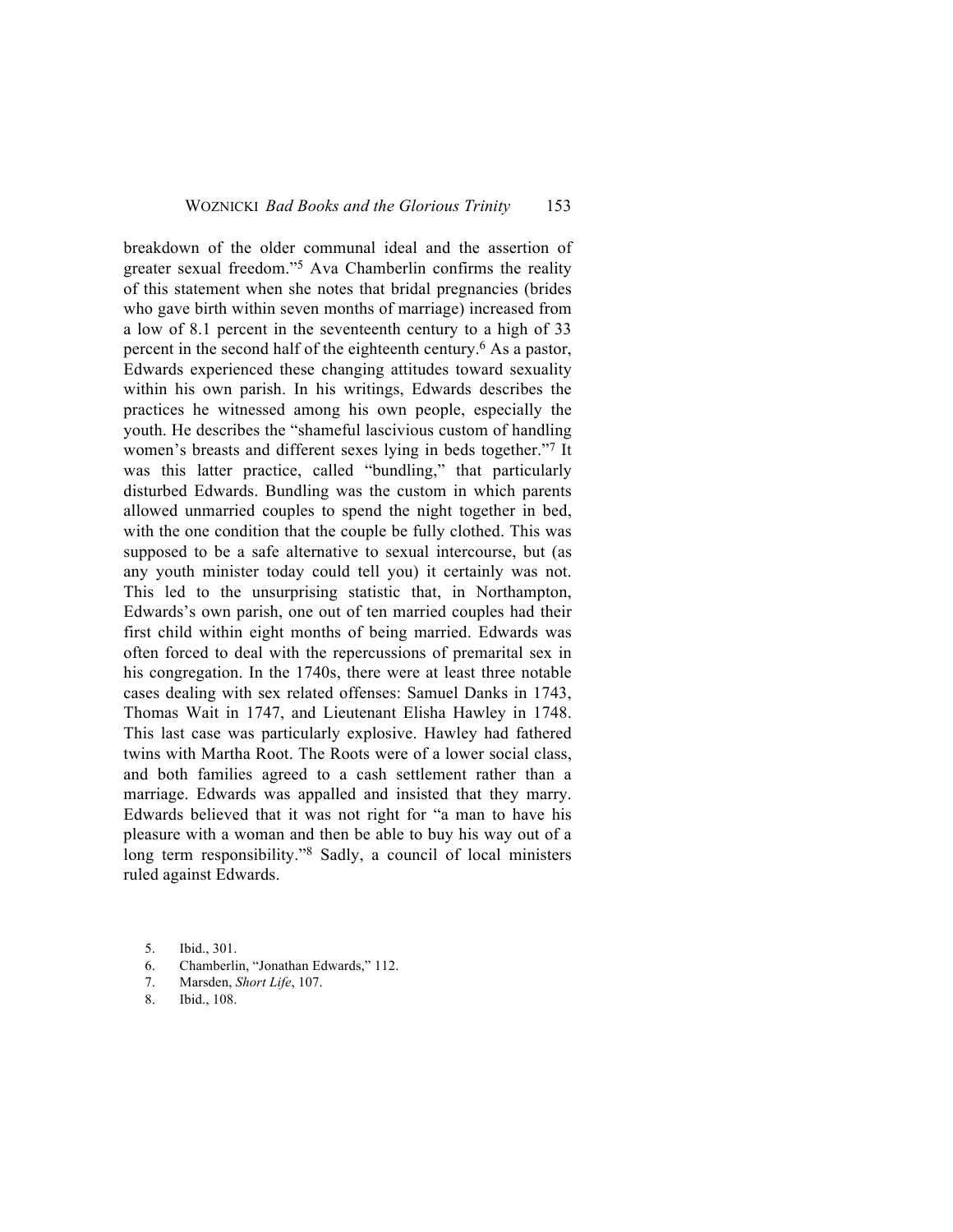Although the Hawley case was certainly controversial, no case regarding sexual impropriety proved more explosive than the "Bad Books Case." Most scholars note that the so-called "Bad Books Case" (or the "Young Folks Bible Case") was a key tipping point in a series of events that eventually led to Edwards's dismissal from Northampton. His forceful reaction to this scandal was one factor that led to his dismissal from his pastorate at Northampton.<sup>9</sup> However, one might wonder, "Why did Edwards come down so swiftly and forcefully upon those involved?" This article suggests that Edwards's reaction was due in part to his understanding of the nature of the church. By focusing upon Edwards's understanding of the Trinity as displayed in his published and unpublished works, I argue that Edwards's understanding of the church as the primary locus for God's Trinitarian act of self-glorification was what drove him to pursue sexual holiness within the church, and, in turn, to respond forcefully against the young men involved in this case. This article concludes with a few suggestions for how the church might appropriate Edwards's Trinitarian theology in its pursuit of sexual holiness. But first, we must turn our attention to the nature of the controversy.

### *The Bad Books Case*

As a Puritan pastor, Jonathan Edwards was more than just a minister of the gospel. He was also responsible for maintaining church discipline and promoting good Christian behavior throughout his parish. This dual role is clearly seen in the "Bad Books Case" of 1744. In 1744, Edwards came to learn that several young men, ages twenty-one to twenty-nine, had gotten ahold of some sexually explicit material. One was a book titled, "The Midwife Rightly Instructed," and the other was a pseudoscientific manual of information on human anatomy and sexuality associated with Aristotle. One boy, Oliver Warner, had

<sup>9.</sup> Other factors include his request for a raise, and of course the controversy over his deviation from Solomon Stoddard's position on communion and church membership.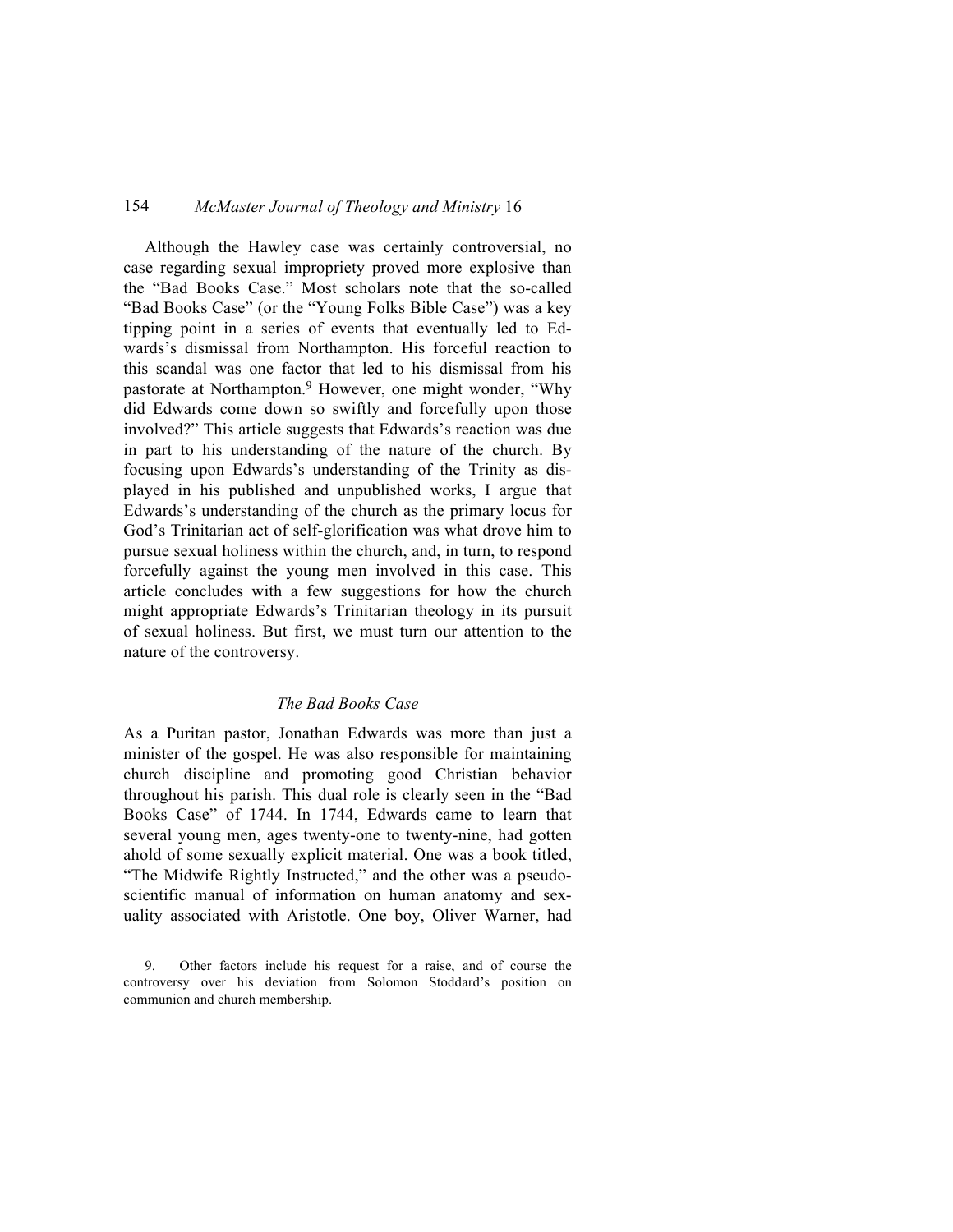been showing this material to other boys for a ten-shilling fee. Despite the fact that many young men in the community had seen the material, the controversy primarily revolved around two brothers: Timothy and Simeon Root. However, the issue was not simply that the boys had been looking at sexually explicit material (the closest thing to pornography that the boys would likely see). Edwards also knew the type of behavior boys engaged in during the middle of the night behind the barn. The problem is that the bad behavior had taken on a public dimension. It was no longer concealed sexual sin and inordinate desires—it had become what we would today call sexual harassment. Plenty of witnesses testified to the nature of their sin. Rebeccah Strong testified that the boys taunted her saying, "You need not to be scared; we know as much about ye as you, and more too."10 Mary Downing, a young woman from Northampton, notes that the boys would take the book behind the barn and read it. She explains that one time the boys began to read the book even while they were among young women (Mary, Betty, and Molly). Downing explains that one young boy "talked about things that was in the book in a most unclean manner a long time . . . He had talked exceedingly uncleanly and lasciviously, so that I never heard any fellow go so far."<sup>11</sup> She testified that she and the other girls agreed that "we never heard any such talk come out of any man's mouth whatsoever. It seemed to me to be almost as bad as tongue could express."<sup>12</sup> Bathsheba, who was a slave, gives the most detailed testimony as to what was going on. According to her, Warner once said to Hannah Clark, "When will the moon change girls? I believe you can tell. I believe you have circles 'round your eyes. I believe it runs."13 However, the sexual offenses went beyond coarse joking. Bathsheba testifies that, Timothy Root, who read the book the most, would "Laugh. Ready to kiss them, and catch hold of the girls and shook 'em." If anything qualified as sexual

13. Ibid., 173.

<sup>10.</sup> Edwards, *Reader*, 172.

<sup>11.</sup> Ibid., 175.

<sup>12.</sup> Ibid.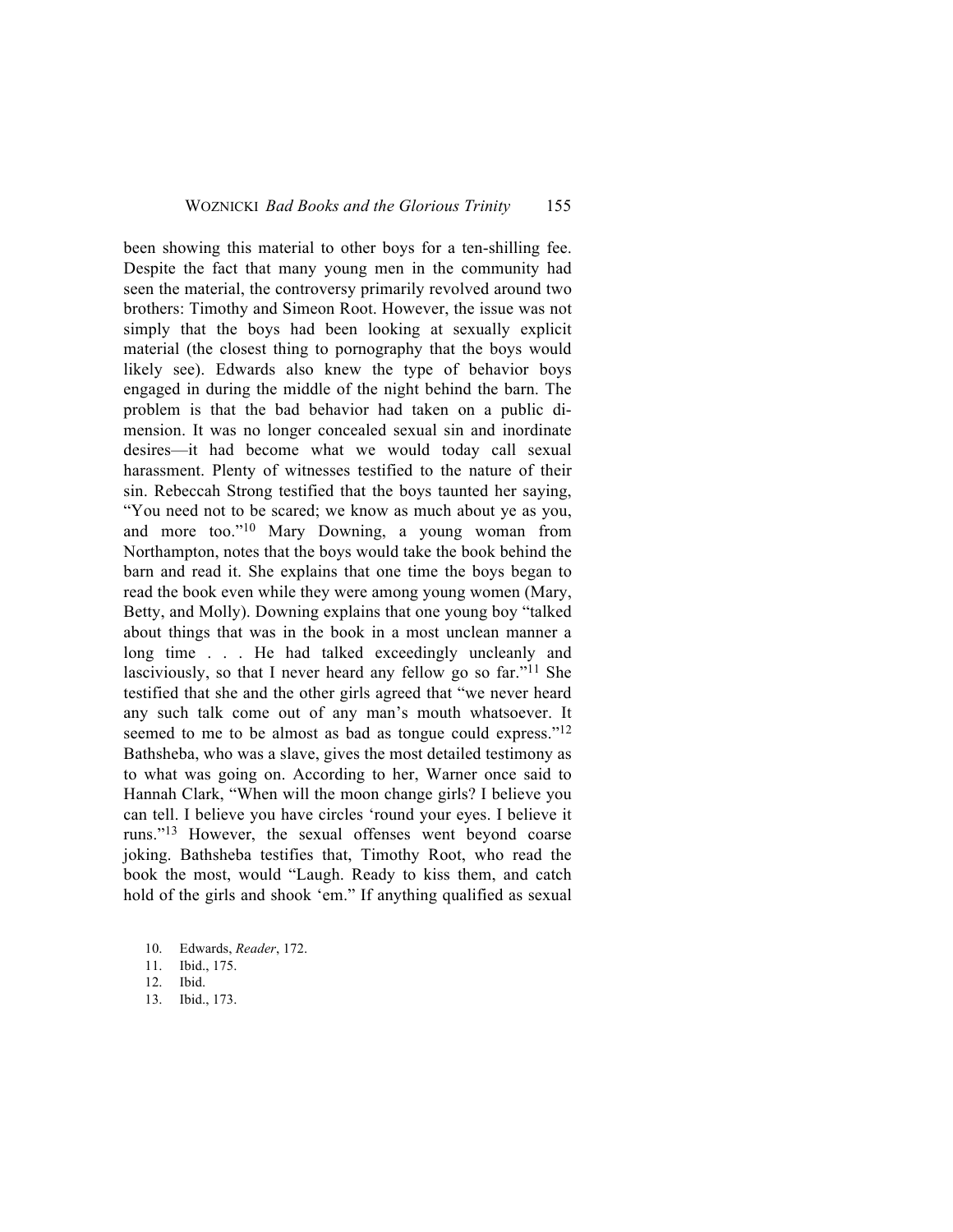harassment, this was it. Edwards moved swiftly against these offenses, but he did so in an unwise way. After a church service, Edwards publicly announced the offense and read a list of names of the people involved. However, he failed to make a distinction between the accused and the witnesses. The investigation lasted for months. At one point, he lost control over how it was being handled. One of the Root brothers displayed open contempt against the council. He refused to sit at the council all day long, so he simply walked out in the middle of the trial. Witnesses saw the boys at the tavern that day. These witnesses testified that the boys "called for a mug of flip and drank it."14 To make matters worse, Caleb Sheldon testified that Timothy Root was "the first in moving the young men to play leap frog in the time of the sitting of the committee."<sup>15</sup> The contempt escalated when Root said of the committee "They are nothing but men molded up of a little dirt. I don't care a turd, or I don't care a fart, for any of them."16 Despite the fact that the entire situation was quite messy, and that it would have been a lot easier for Edwards to privately reprimand them in a Matthew 18 fashion, Edwards decided to move swiftly, publicly, and forcefully against the offenders. But we ought to ask why.

There are several reasons why Edwards took the manner so seriously. First, this was an instance of covenant breaking. Several years earlier, these boys had made a covenant to forsake their "youthful passions." However, Edwards now knew that these boys had been engaged in this behavior in secret even when they made this covenant. Second, Edwards felt as though this behavior threatened the awakening he was seeing. Third, these boys showed contempt for church discipline. Fourth, this was a public offense which affected many young women in the town, so a public action was justified. Fifth, Edwards abhorred sexual indulgence because it distracted from the higher beauty of spiritual things.<sup>17</sup> Although all of these factors are certainly

17. Marsden, *Jonathan Edwards*, 293.

<sup>14.</sup> Ibid., 176.

<sup>15.</sup> Ibid., 177.

<sup>16.</sup> Ibid., 178.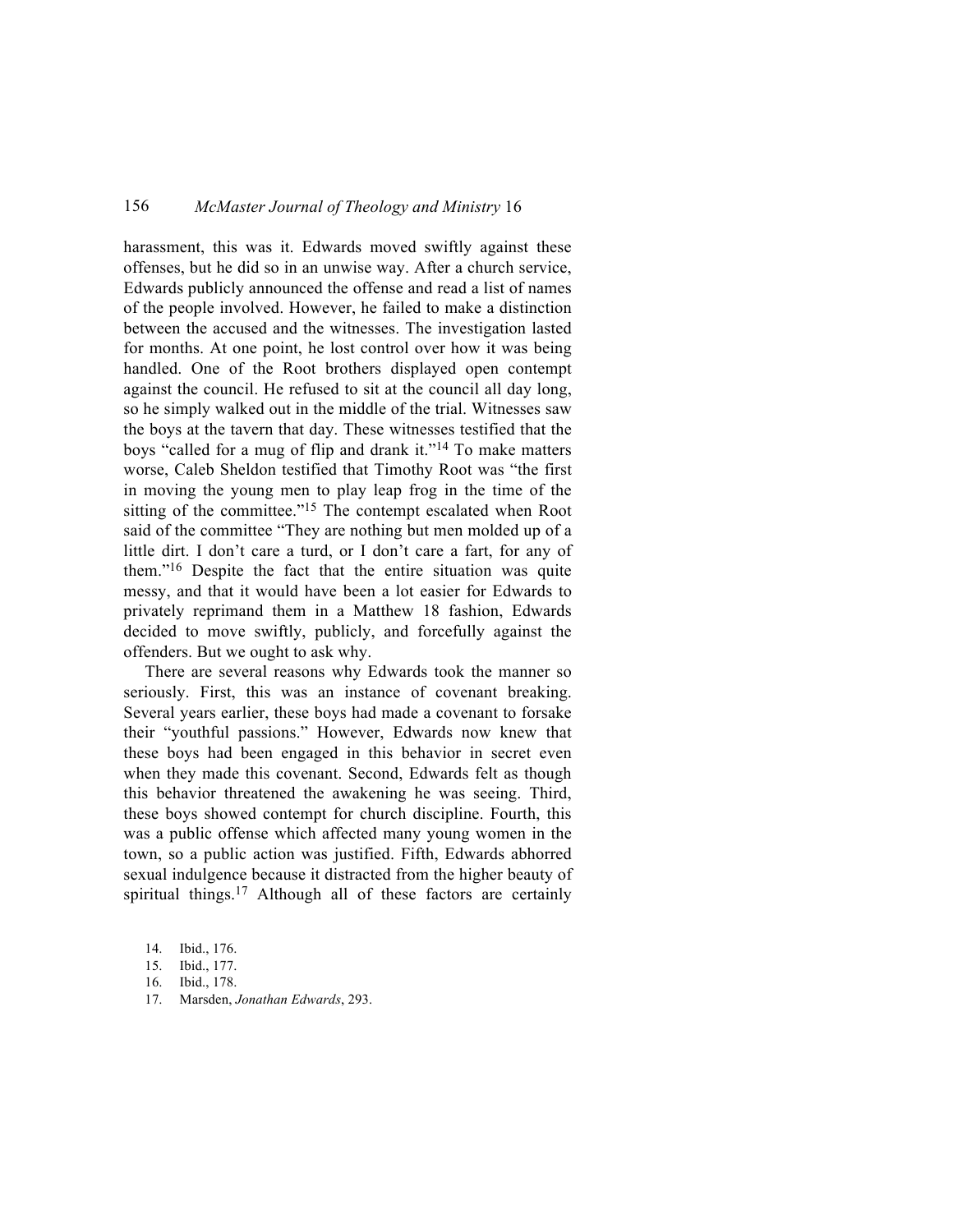important in understanding Edwards's reaction to the Bad Books Case, they are merely surface-level explanations of his behavior. There are deeper reasons within Edwards's theology that drove his behavior. It is well known that Edwards's primary motivation in life and theology was the concept of God's glory, especially as it was displayed in God's Trinitarian glorification *ad intra* and *ad extra*. When the church behaves in a way that takes away from or diminishes God's Trinitarian glorification, Edwards always reacts forcefully. I believe Edwards's understanding of the church as the primary locus for God's Trinitarian act of selfglorification is the underlying theological motivation for pursuing sexual holiness within the church, and that it in turn explains his forceful response to these young men's sin. To see how this is so we must turn to Edwards's Trinitarian theology, but first, a few comments must be made about the state of scholarship regarding Edwards's view on the Trinity.

#### *The State of Scholarship on Edwards's View of the Trinity*

Regarding the topic of Jonathan Edwards's views on the Trinity, one must come to understand several key factors. The first concerns the use of Edwards's writings as a resource for research. Edwards never published anything on the topic of the Trinity, although he certainly is a Trinitarian theologian. One needs only to look at his other works to see that his theology is infused with a deep understanding of the Trinity; however, he never published any discourses on the Trinity or any of his fragments on the topic. This is not insignificant. Amy Plantinga Pauw has argued that Edwards never published anything on the Trinity because he planned to include his thoughts on the Trinity in his work on the History of Redemption.<sup>18</sup> This argument, however, is unfounded. There is no reason to believe that he would have included a detailed discourse on the Trinity in this work. A more likely explanation as to why Edwards did not publish anything on the Trinity, though he has an entire discourse written on the topic, is that he was unsure about his

18. Pauw, *Supreme Harmony*, 10.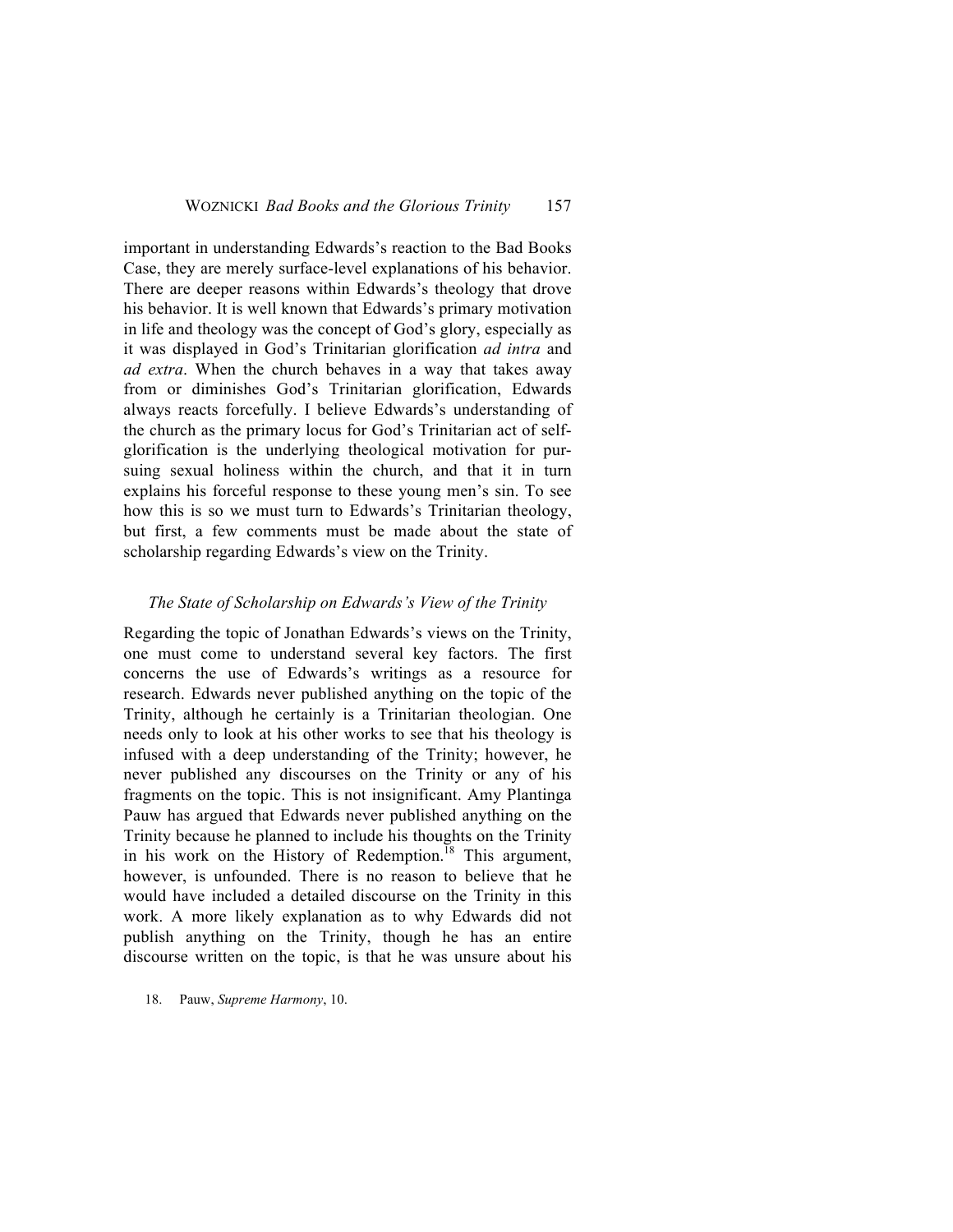conclusions. Oliver Crisp<sup>19</sup> has pointed out that there is hesitancy in some of what he says in his *Discourse on the Trinity* that is not found in some of his other published works. The fact that he is hesitant and that he never published anything on the Trinity is something that many interpreters have overlooked. However, it is something that interpreters of Edwards certainly need to notice. Kyle Strobel is one of the few Edwards interpreters that does not make this mistake. In speaking of Edwards's *Discourse on the Trinity*, Strobel says that "it is noteworthy that the discourse itself was never readied for publication and therefore, it could be argued, maintains the status of a working note."20 Strobel adds another consideration that must be taken into account when interpreting Edwards's Trinitarian theology. He adds that we must consider the weight of his various Trinitarian works. He argues that his weightiest materials are his published works, followed by his sermons, and then his notebook entries.21 How do these factors affect our reading of Edwards in this particular paper? I believe that this helps us see that Edwards does not necessarily have things "all figured out" in his writings. His writings are works in progress.22 His writings represent a method of investigation and discovery by writing. This means that if we see tensions or contradictions in his writings on the Trinity, it is not because he is inconsistent. Rather, it means that he is still on his way to figuring out what he finally believes.

The second item one needs to understand is the state of discussion regarding what type of Trinitarian theologian Edwards was. Pauw believes that Edwards's doctrine of the Trinity does not fall neatly into any of the historical models of the Trinity.23 William Danaher Jr. argues that there is both a

- 19. In personal conversation with Dr. Crisp.
- 20. Strobel, *Theology*, 35.
- 21. Ibid., 17.

22. See Strobel's argument throughout *Theology*. In this monograph Strobel argues that Edwards changed his view of the Trinity when he wrote his *Discourse on the Trinity*.

23. Pauw, *Supreme Harmony*, 10–17.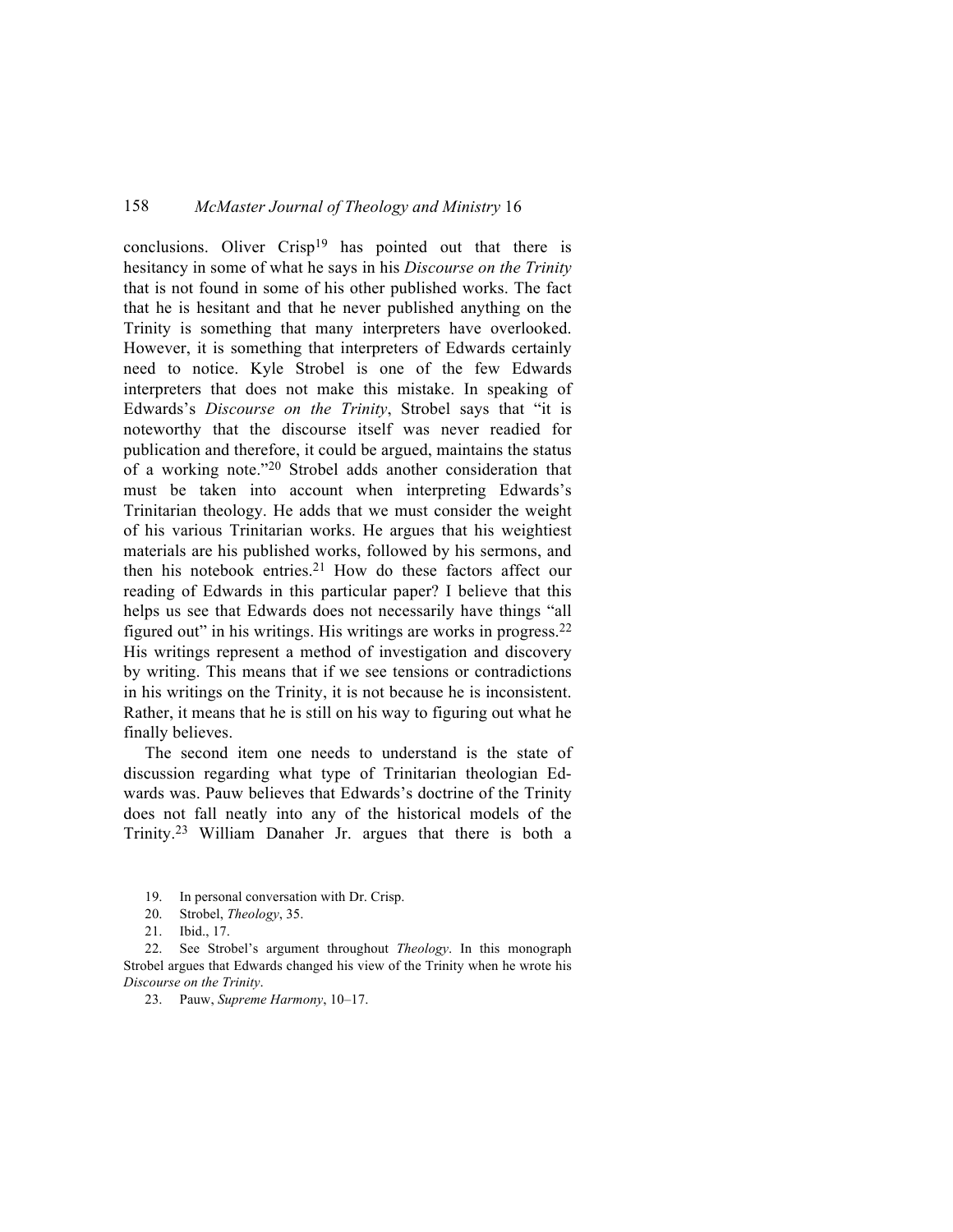psychological and a social analogy in Edwards's work.<sup>24</sup> Sang Hyun Lee speaks of an evolution in Edwards's thinking from a psychological to a moderate social analogy of the Trinity.25 Robert Caldwell III argues that there is an Augustinian "flavor" to Edwards's Trinitarianism.26 Overall, there is no consensus regarding what type of Trinitarian theologian Edwards was. However, what all interpreters agree upon is that Edwards uses language that reflects both the psychological and the social traditions of Trinitarian theology. He uses language that portrays the Son and Spirit as the Wisdom and Love of God, thus emphasizing divine unity. He also uses language that emphasizes the Trinity as depicting God as a society or a family of persons. It should be noted that, recently, Kyle Strobel has attempted to present an innovative way to draw these two theological traditions together. Strobel calls his view the "personal beatificdelight" view. He argues that Edwards moves from a concept of divine personhood (grounded in a psychological analogy) to a view of divine personhood through perichoresis.27 Nevertheless, Edwards does not abandon his psychological language. The Father still serves as the ground of being. The son, as the perfect idea of the Father, still serves as God's understanding. The Holy Spirit, as the bond of love between the Father and Son, is still the love or will of God. However, what is unique about Strobel's take on the psychological model is that Strobel believes that, for Edwards, the Son and Holy Spirit are not individual persons. Edwards also uses elements of the social Trinitarian tradition. Specifically, like many social Trinitarians, he commandeers perichoresis to ground divine unity. According to Strobel, Edwards uses the concept of perichoresis to explain how these attributes (understanding and will) can be persons. Thus, "the Father, Son, and Spirit have personhood only insofar as they exist in perichoretic union."28 Strobel's explanation makes sense

- 24. Danaher, *Trinitarian Ethics*, 6–7.
- 25. Lee, "Editor's Introduction," 12–13.
- 26. Caldwell, *Communion*, 33.
- 27. Strobel, *Theology*, 14.
- 28. Ibid., 14.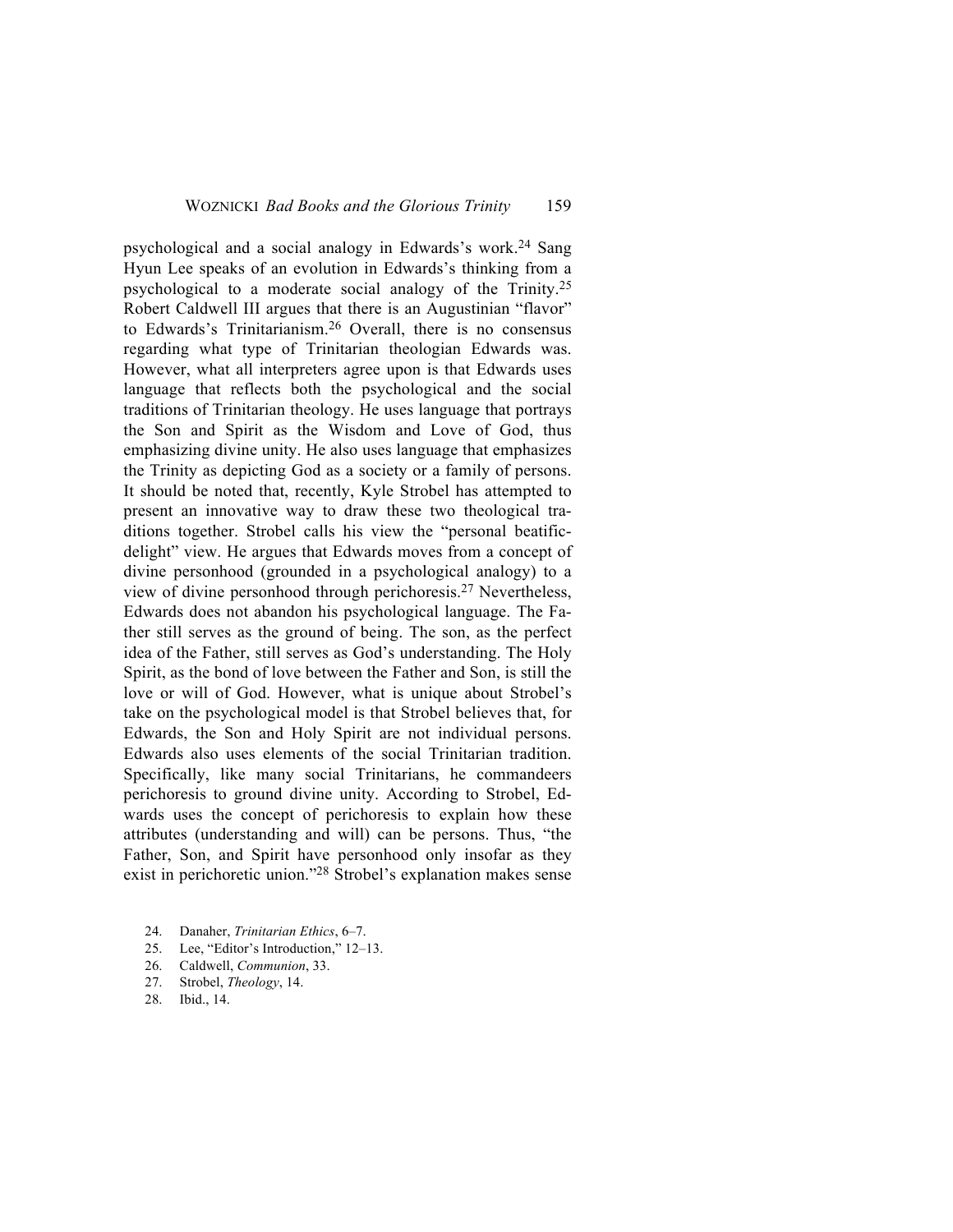of the psychological and social elements in Edwards's Trinitarian theology.

Even though Strobel's explanation of the psychological and social elements in Edwards's theology is compelling, it is not the goal of this article to determine the foundations of Edwards's thought on the Trinity. For the sake of this article, it will suffice to say that Edwards's writings are filled with language that speaks of both models. Once again, Pauw's work is helpful in understanding Edwards on the Trinity. She writes:

Edwards alternated or modulated between them (models) depending on the immediate theological and cultural context of his writing, but never repudiated either one. That Edwards refused to choose between them is an indication of his high tolerance for theological tension.<sup>29</sup>

In other words, Edwards was willing to live with the tension between these two models of the Trinity because he found them necessary for telling the story of God's work of redemption through Christ. I too am willing to live with the tension between these two models of the Trinity, <sup>30</sup> because they are necessary for telling the story of Edwards's views on the sexual holiness of the church.

#### *Three Axioms Concerning the Trinity and the Life of the Church*

Ever since Perry Miller's 1949 study, *Jonathan Edwards*, many have tried to pinpoint the central theme of Edwards's theology. Michael McClymond and Gerald McDermott have avoided this trend and have argued that instead of pointing to any one theme as *the* center of Edwards's theology, we should think of his theology as a sort of symphony, where different "instruments" play different parts, contributing to an overall whole. Mc-Clymond and McDermott believe that the problem with many of the current interpretations of Edwards's theology is that "they

29. Pauw, *Supreme Harmony*, 11.

30. I will continue to call them "models" of the Trinity, primarily because I see Edwards as using them to represent a deeper reality that is inscrutable. These models are not reality; they are images of reality.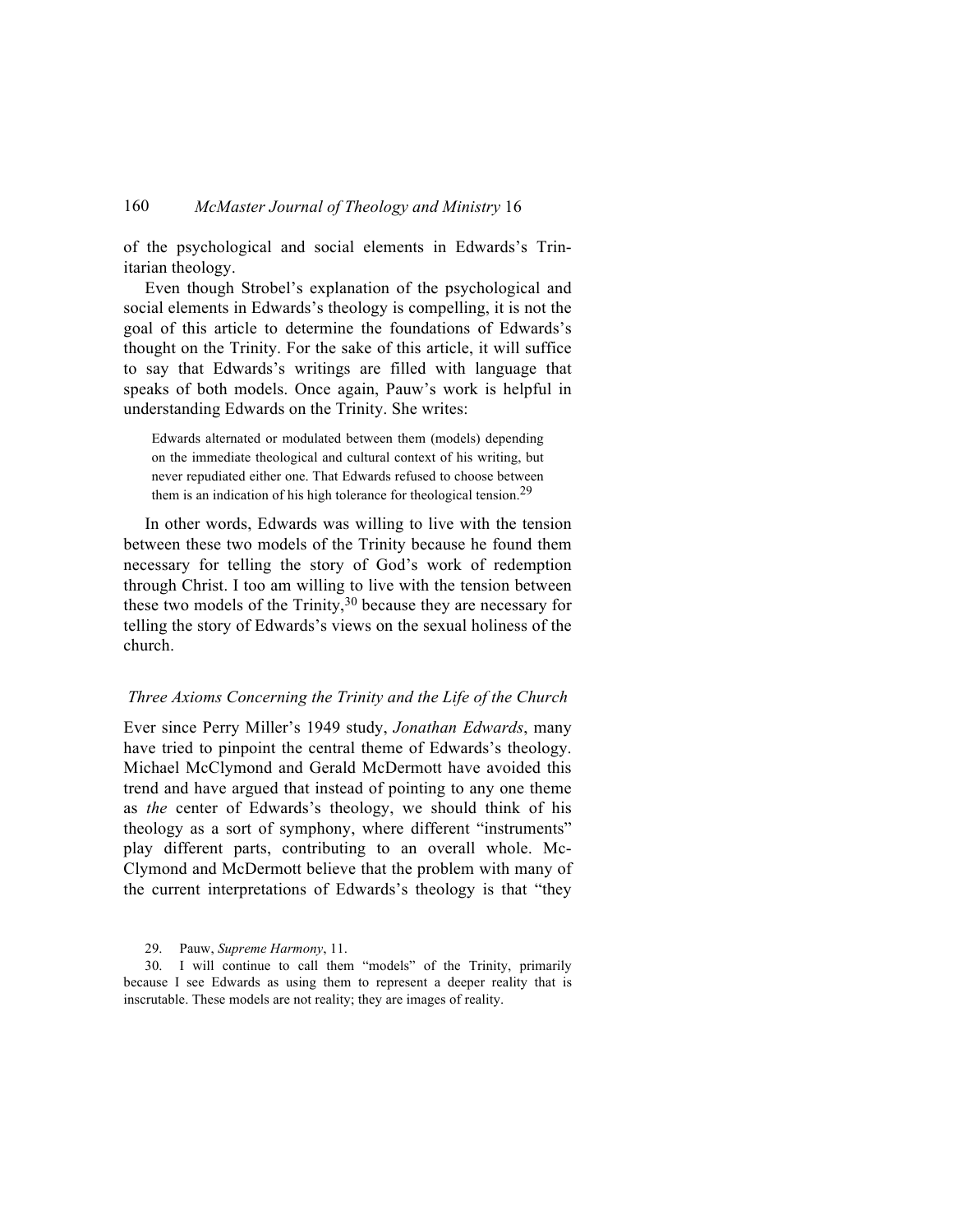capture one or another part of the symphony, yet fail to construe the sound and flow of the whole."31 In order to fully appreciate Edwards's theology, one would have to "attend to the whole range of musical instruments that play simultaneously to create the total performance that we call the symphony."32 So what are the musical instruments in this metaphor?

McClymond and McDermott believe that there are five constituents in this orchestra: (1) Trinitarian communication, (2) creaturely participation, (3) necessitarian dispositionalism, (4) theocentric voluntarism, and (5) harmonious constitutionalism. McClymond and McDermott's position ought to be heeded by Edwards's interpreters, because there is always a danger of becoming myopic when reading Edwards. However, just because there is always the danger of becoming myopic, this does not mean that one ought to avoid the task of finding one organizing principle in Edwards's theology. In fact, many theologians have argued that there is *one* central organizing principle in Edwards's theology. One organizing principle that has become quite popular is the notion that the central theme of Edwards's theology is the glory of God.<sup>33</sup> Some have nuanced this even more by arguing that the communication of God's Trinitarian self-glorification is the main theme of Edwards's work. By this we mean that God's self-communication transpired from all eternity among the three persons of the Trinity and occurred once again in the creation of the world. This communication overflows into creatures who participate in God's own Trinitarian self-glorification.34 This idea, which McClymond and McDermott acknowledge as an important part of Edwards's theology, is taken by William Schweitzer to be *the* central aspect of Edwards's theology. In *God is a Communicative Being*, Schweitzer argues that God's goodness entails a disposition to share or "communicate" his good state.35 This communication

- 34. McClymond and McDermott, *Theology*, 5.
- 35. Schweitzer, *Communicative Being*, 7.

<sup>31.</sup> McClymond and McDermott, *Theology*, 8.

<sup>32.</sup> Ibid., 8.

<sup>33.</sup> See Holmes, *God of Grace*; and Lucas, *God's Grand Design*.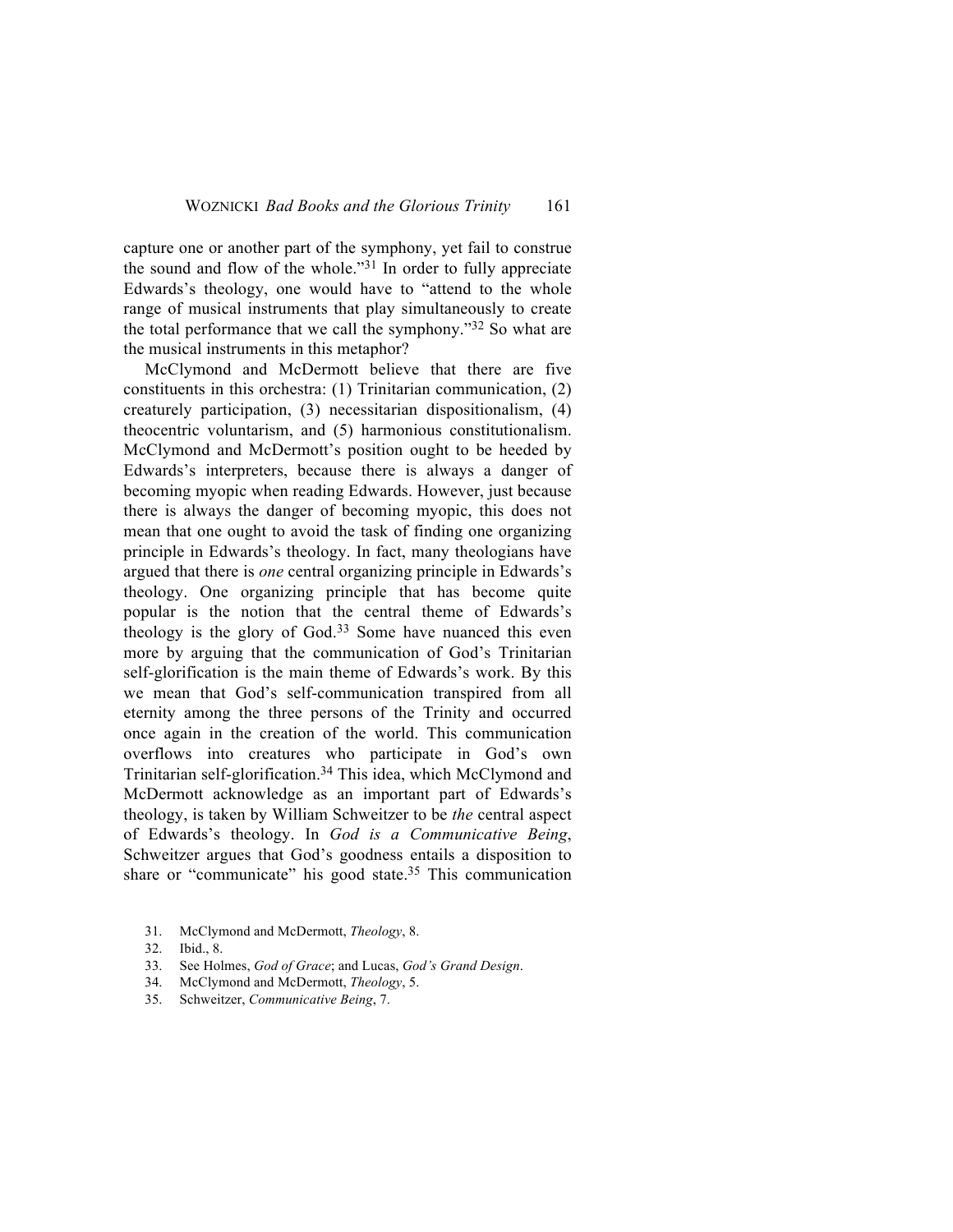consists of noetic, affectional, and beatific elements. One does not need to agree that this is the central aspect of Edwards's theology. However, it is almost undeniable that it is an important aspect.36

#### *Axiom 1—God is a Communicative Being*

As noted above, one of the fundamental axioms of Jonathan Edwards's theology is that "God is a communicative being."37 We now turn to Edwards's own writings to see what this means.

Edwards states that it is in God's "essence to incline to communicate himself."38 Edwards also states that "the disposition to communicate himself or diffuse his own fullness, [is that] which we must conceive of as being originally in God as a perfection of his nature."39

So what exactly is God communicating? God is communicating nothing less than himself. When God does this, God communicates his own glory. Once again Edwards's miscellanies shed light on this concept. Edwards says, "His own glory was the ultimate [end], himself was his end; that is himself communicated."40 This divine self-communication (or selfglorification) occurs in two different ways. It occurs *ad intra* and *ad extra*—within the inner life of the Trinity and the external workings of the Trinity. Regarding the first mode of selfcommunication, Edwards says:

God is glorified within himself these two ways: 1. By appearing or being manifested to himself in his own perfect idea, or his Son, who is the brightness of his glory; 2. By enjoying and delighting in himself by flowing forth in infinite love and delight towards himself, or in his Holy Spirit.<sup>41</sup>

36. For more on importance of Trinitarian communication *ad intra* and *ad extra* see Lee, *Philosophical Theology*, 196–210.

- 37. Edwards, *Miscellanies a–500*, 410.
- 38. Ibid., 277–78.
- 39. Edwards, *Ethical Writings*, 433.
- 40. Edwards, *Miscellanies a–500*, 361.
- 41. Ibid., 495.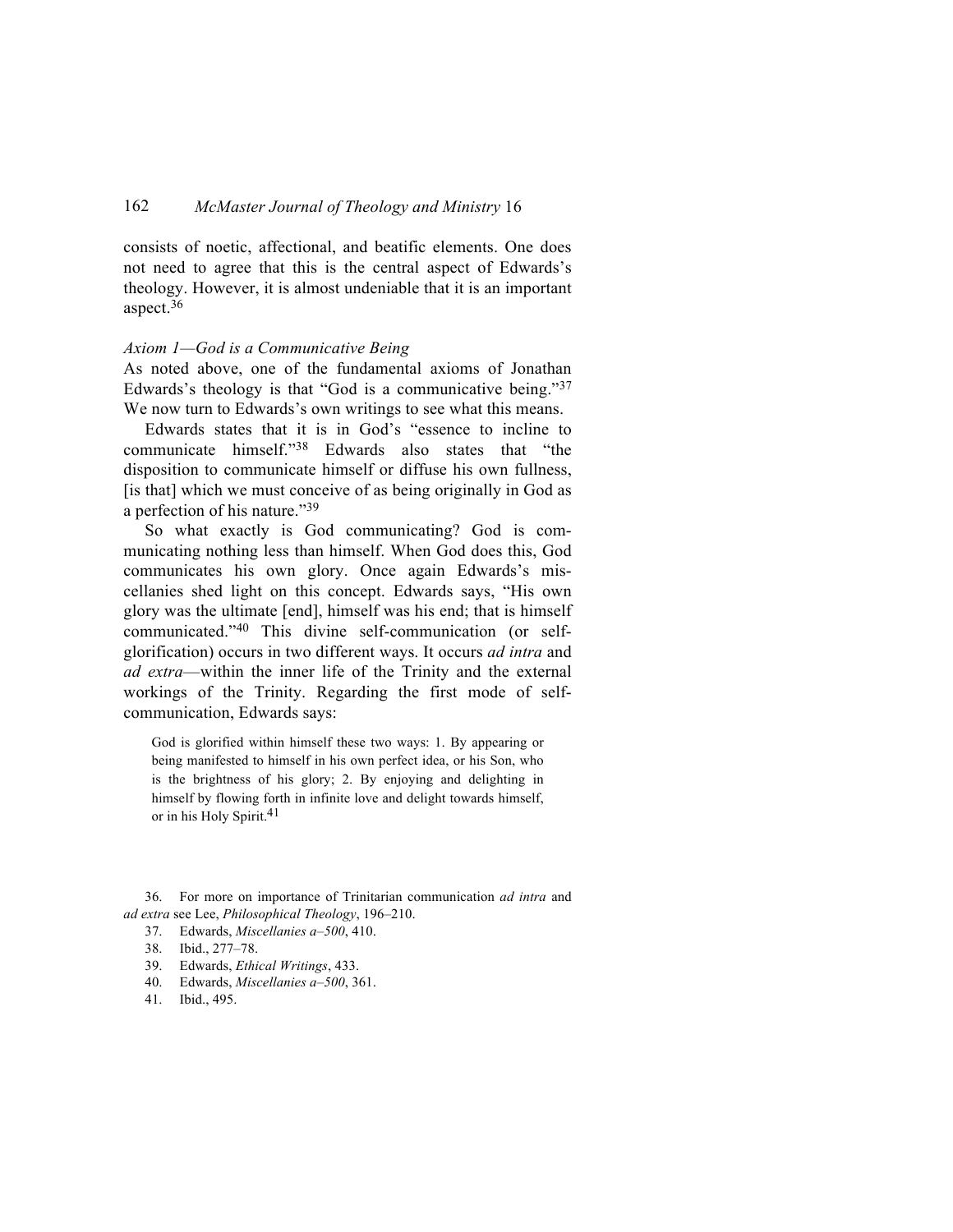Because God is a communicative being, God tends towards further communication of himself. Thus God is disposed to enlarge, increase, and multiply his own glory. God does this through the communication of his self-knowledge and self-love, which occurs through the relationship between God, Christ, and the Holy Spirit, respectively. At this point, we are still talking about intra-Trinitarian communication. However, God's glory is an infinitely self-enlarging glory, so God ensures that this same self-communication (self-glorification) that occurs *ad intra* also occurs *ad extra*. Edwards says that this occurs in two ways:

God glorifies himself towards the creatures also two ways: 1. by appearing to them, being manifested to their understanding; 2. in communicating himself to their hearts . . . both of them may be called his glory in the more extensive sense of the word, viz. a shinning forth or the going forth of his excellency, beauty, and essential glory *ad extra*. 42

Elsewhere he says:

It is a regard to himself that disposes him to diffuse and communicate himself. It is such a delight in his own internal fullness and glory that disposes him to abundant effusion and emanation of that glory. The same disposition that inclines him to delight in his own glory (*ad intra*), causes him to delight in the exhibitions, expressions, and communications of it (*ad extra*).43

However, all of this is about God's self-communication and self-glorification, which flows out from the Trinitarian life of God. How do sentient beings participate in the glorification of God? Specifically, how does the church participate in glorifying God? To answer that question we must look at the other two axioms regarding the Trinity and the life of the church.

# *Axiom 2—In the Beauty of the Spiritual Community the Glory of God Becomes Visible*

Jonathan Edwards begins his philosophical treatise, *The Mind*, with the question "What is excellency?" Edwards answers this

42. Ibid.

43. Edwards, *Ethical Writings*, 452.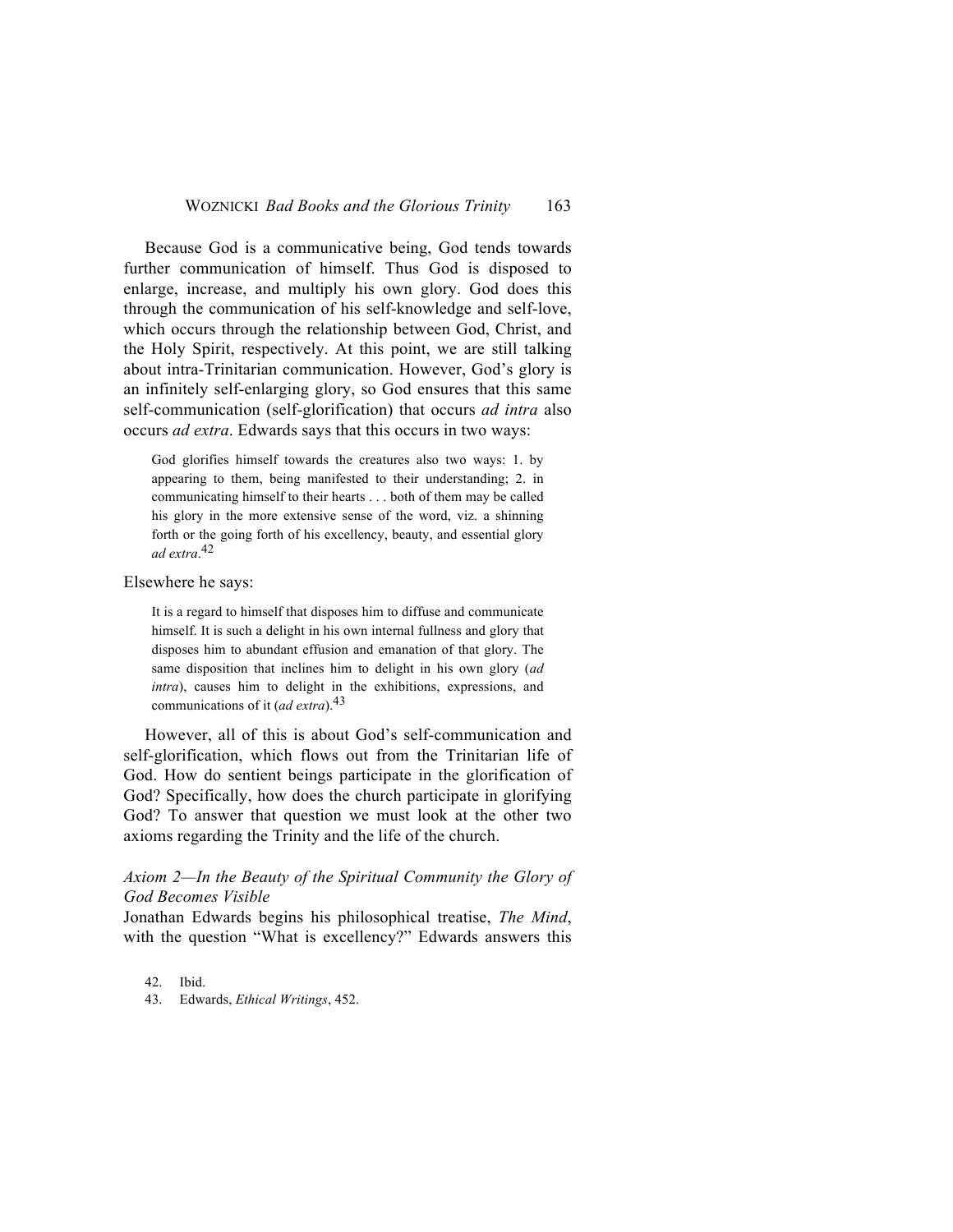question by defining excellency as consent to being. Edwards says, "This is an universal definition of excellency: The consent of being to being, or being's consent to entity. The more the consent is, and the more extensive, the greater the excellency."44

Fundamental to Edwards's theology is that God is simply Being in general. Given Edwards's definition of excellency and the notion that God is simply Being in general, one might wonder, "How can there be excellency in God if God is one?" After all, as Edwards says,

One alone, without any reference to any more, cannot be excellent; for in such a case there can be no manner of relation no way, and therefore no such thing as consent . . . But in a being that is absolutely without any plurality there cannot be excellency, for there can be no such thing as consent or agreement.<sup>45</sup>

This is where Edwards's Trinitarian theology helps solve this problem. The Trinity for Edwards can be understood as a community of love. God the Father has a perfect idea of himself, which is the Son. The Father loves the Son and the Son loves the Father. The relationship between them is nothing but infinite love. God's infinite love to himself, which is exerted from eternity, is nothing but the Holy Spirit. This relationship of mutual love between the Father and the Son in the Spirit is God's "delight in excellency, God's sweet consent to himself."46 This is the highest form of excellency, because it is the pure form of Being consenting to Being.

What role does the church play in this intra-Trinitarian consent to being? The church participates in this Trinitarian action of consent to being. When the saints receive God's communication of self (knowledge of self through Christ and love of self through the Holy Spirit), they respond with consent to being. Thus, they enter into this relationship of consent to being, or beauty.

- 44. Edwards, *Reader*, 26.
- 45. Ibid., 27.
- 46. Edwards, *Miscellanies a–500*, 263.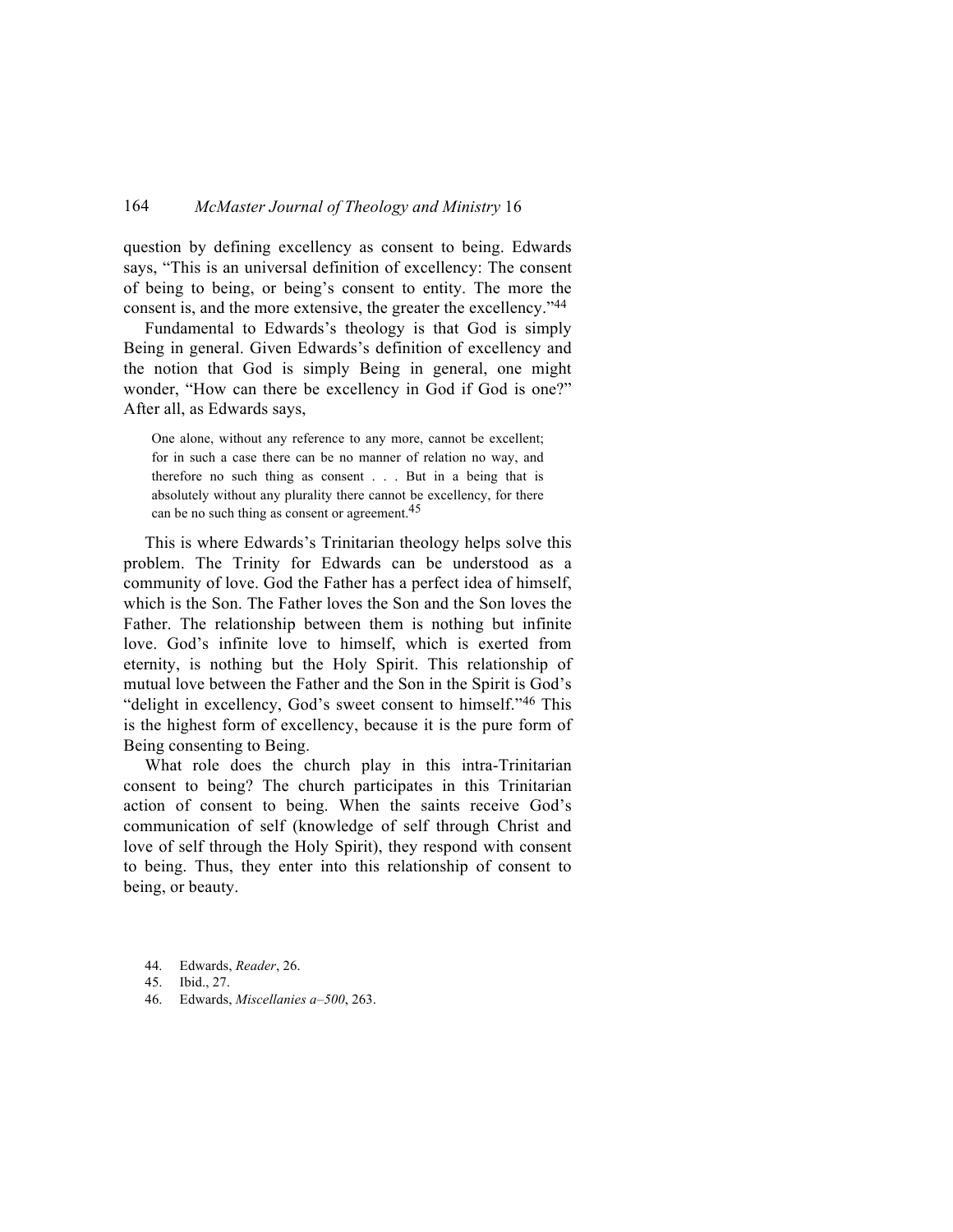If God's excellency is to be seen, that is, if the world is going to see and delight in God's glory, then the saints' participation in this consent must be seen. However, the saints' consent towards being, and thus their participation in this beautiful relationship, must not only be seen in their relationship towards God, it must be displayed towards one another. If the church is to reflect God's own excellent nature, it must display excellency. This happens as consent towards one another occurs. Where there is a lack of consent, there is a lack of beauty; or, as Edwards says in *The Nature of True Virtue*, "Beauty does not consist in discord and dissent, but in consent and agreement."47 Stephen Holmes paraphrases this point and applies it to the church by saying, "in the church the beauty of God . . . should be seen, and so there is a need for harmony and consent amongst the members of the church."48 This, however, was precisely what was not happening during the Bad Books Case. It is clear that there were vast amounts of discord and dissent. As noted above, the young men involved were using the information found in these books to harass and tease the girls. In the eighteenth century, the term sexual harassment did not exist, but by today's standards, this is precisely what was going on. This behavior towards the girls and the insubordinate attitude towards church leadership displayed a lack of harmony within the church. This was a serious problem, because it undermined God's project of displaying his Trinitarian glory in what should have been a beautiful and harmonious (i.e., excellent or virtuous) community.

# *Axiom 3—The Church Glorifies God When It Knows and Delights in Him*

In order to see how this is so, we must turn to several passages that display the Augustinian tendencies in Edwards's Trinitarian theology. According to the Augustinian model, the human mind knowing itself and loving itself provides a most fitting image of the Godhead.49 In comparing the Trinity to a human mind and its

- 47. Edwards, *Ethical Writings*, 541.
- 48. Holmes, *God of Grace*, 194.
- 49. Pauw, *Supreme Harmony*, 12.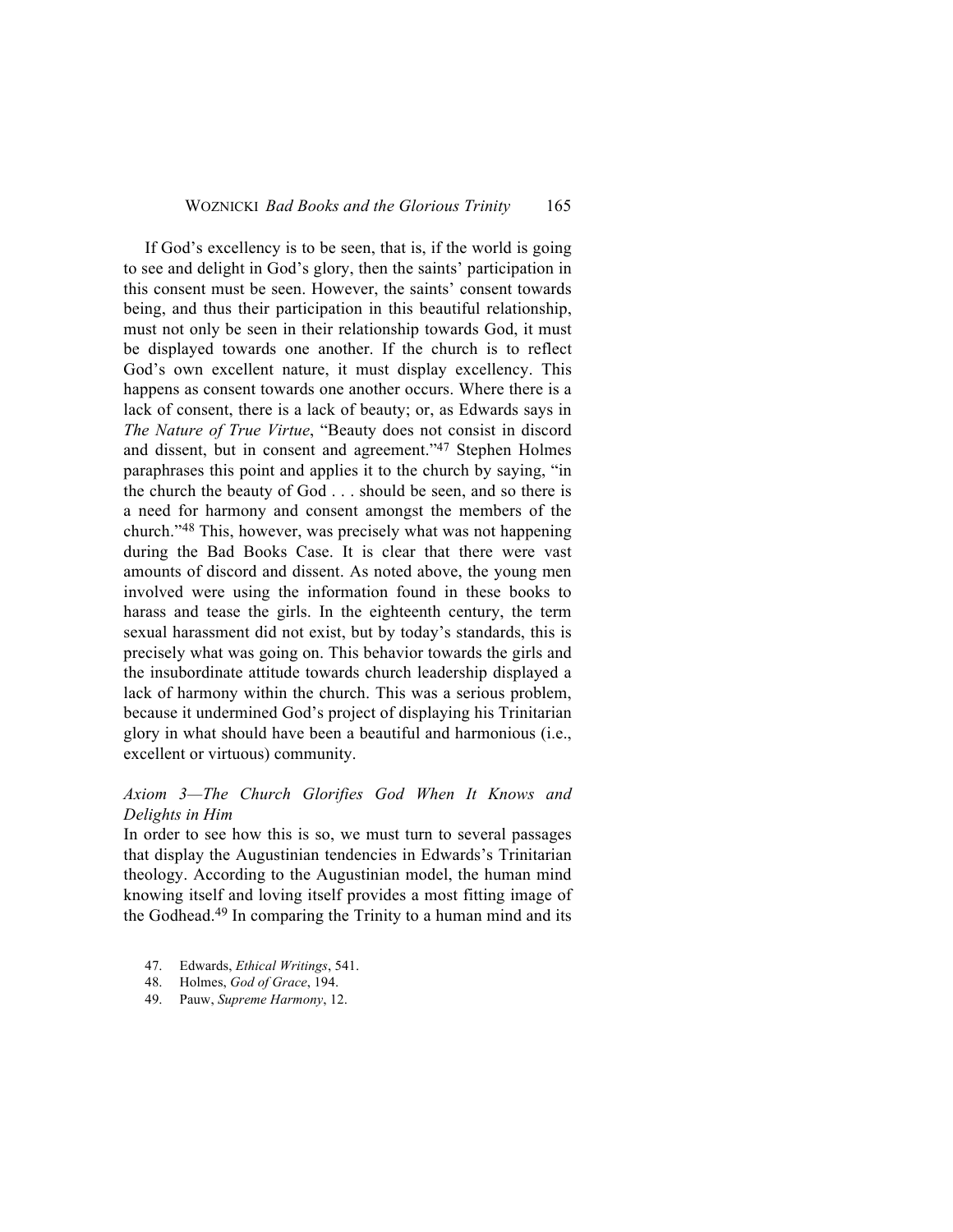internal operations of knowledge and love, Augustine depicted the Son as the idea or image of God and the Spirit as the divine love and joy. We see Edwards pick up on this model of the Trinity for his own Trinitarian theology in *A Discourse on the Trinity*. <sup>50</sup> Edwards says that the Father is the deity subsisting in the prime unoriginated and most absolute manner. The Son is the deity generated by the Father having an idea of himself and subsisting in that idea. The Holy Spirit is the divine essence flowed out and breathed forth by God's love to and delight in himself. He specifically says that the divine essence truly and distinctly subsists in both the divine idea of himself and the divine love towards itself.

This Augustinian understanding of the Trinity leads directly to his understanding of how God glorifies himself. According to Edwards, God glorifies himself *ad intra* in two ways.<sup>51</sup> First, God appears to himself in his own idea of himself. This corresponds to the Son. Second, God glorifies himself by enjoying and delighting in himself, that is, "by flowing forth in infinite love and delight towards himself."52 This corresponds to the Holy Spirit.

Edwards then makes the step from God's own inner Trinitarian knowledge, love, and joy displayed above to how the saints participate in the glorification of God. First, God appears to them in their understanding. This corresponds to the Son. Second, God glorifies himself towards creatures by communicating himself to their hearts.<sup>53</sup> The creatures rejoice, delight, and find joy in God's communication to them. It should be noted that the first manner of God's self-glorification towards the creature is aimed at the creature's understanding. The other manner is directed towards their wills or their hearts. Thus, "God is glorified not only by his glory being seen, but by its being rejoiced in, when those that see it delight in it: God is more

50. Edwards, *Treatise*, 118.

51. For Edwards's own wording of how God glorifies himself *ad intra*, see the text corresponding to note 40 above.

52. Edwards, *Miscellanies a–500*, 495.

53. For Edwards's own wording of how God glorifies himself *ad intra*, see the text corresponding to note 41 above.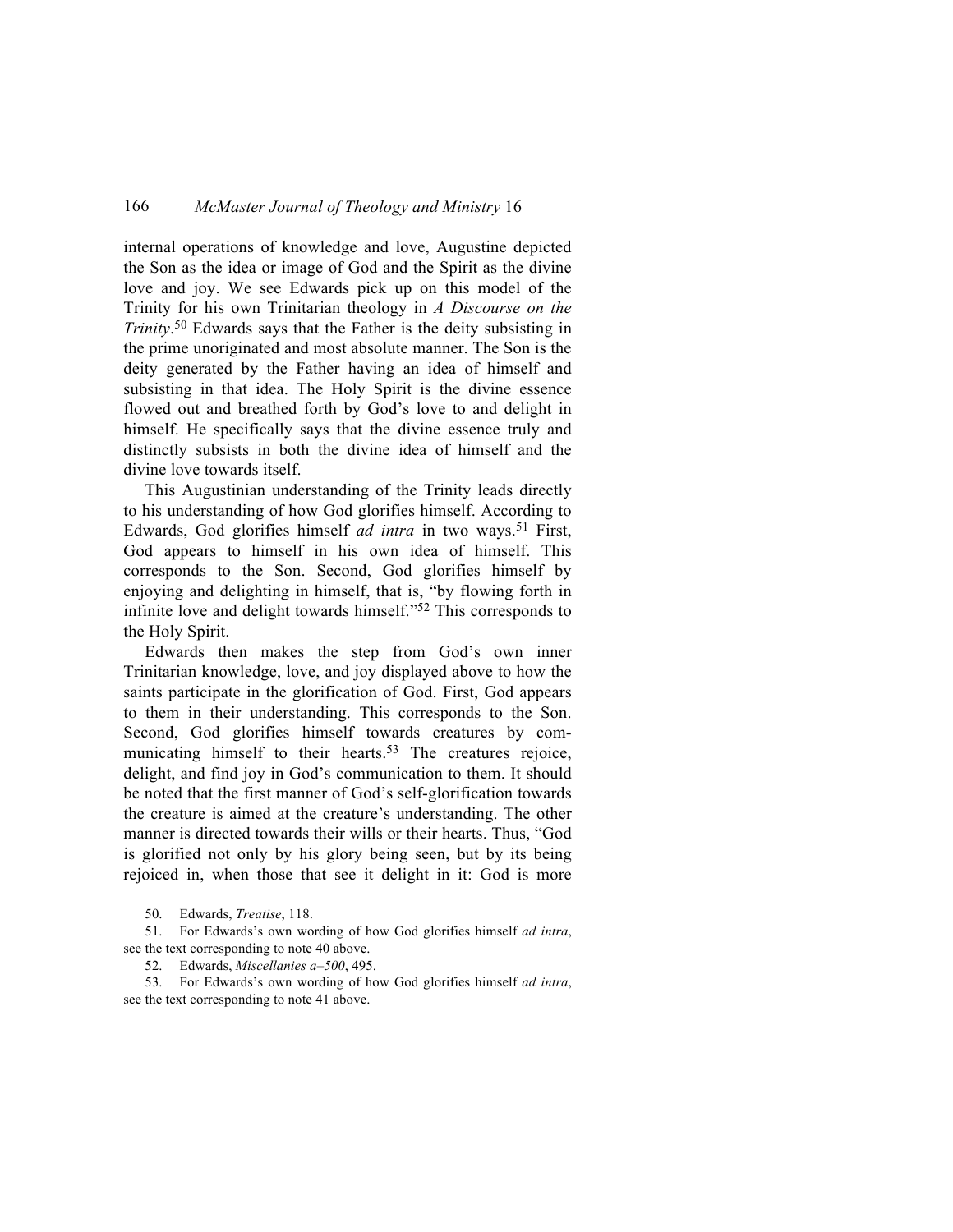glorified than if they only see it; his glory is then received by the whole soul, by the understanding and by the heart."<sup>54</sup>

The key phrase here is that God is glorified when his glory is not only seen but when it is *rejoiced in*. This only happens as God's knowledge of himself (in the Son) and God's delight or joy in himself (the Holy Spirit) is received by the mind (understanding) and heart of the saints. Elsewhere Edwards says something very similar: "In the creature's knowing, esteeming, loving, rejoicing in, and praising God, the glory of God is both exhibited and acknowledged; his fullness is received and returned."55 Or, as John Piper has consistently said—God is most glorified when we are most satisfied in Him.

This lack of satisfaction or delight in God seems to be one of the problems Edwards had with sexual sin. In "The Beauty and Piety of Youth,"56 a sermon preached eight months after the Bad Books Case, Edwards encourages the youth of Northampton to forsake sin and pursue Christ. He encourages them to exchange carnal appetites for "the sweetest gratification of appetites," which is found only in knowing and loving God. Sexual sin in the church is the exchange of affections which glorify God for lesser affections that diminish God's glory.

## *The Trinitarian Basis for Edwards's Reaction to the Bad Books Case*

Given what has been argued throughout this article, we can clearly say that what was occurring in the Bad Books Case conflicted with Edwards's Trinitarian theology of the church. However, we might wonder if his Trinitarian theology is sufficient to explain the forcefulness of his reaction to the situation. In other words, we might want to ask, "How do we know that Edwards's Trinitarian theology was the explicit reason he responded to the Bad Books Case with such forcefulness?" There are several reasons which lead us to believe that his

- 54. Edwards, *Miscellanies a–500*, 495.
- 55. Edwards, *Ethical Writings*, 531.
- 56. Edwards, *Sermons*, 105–10.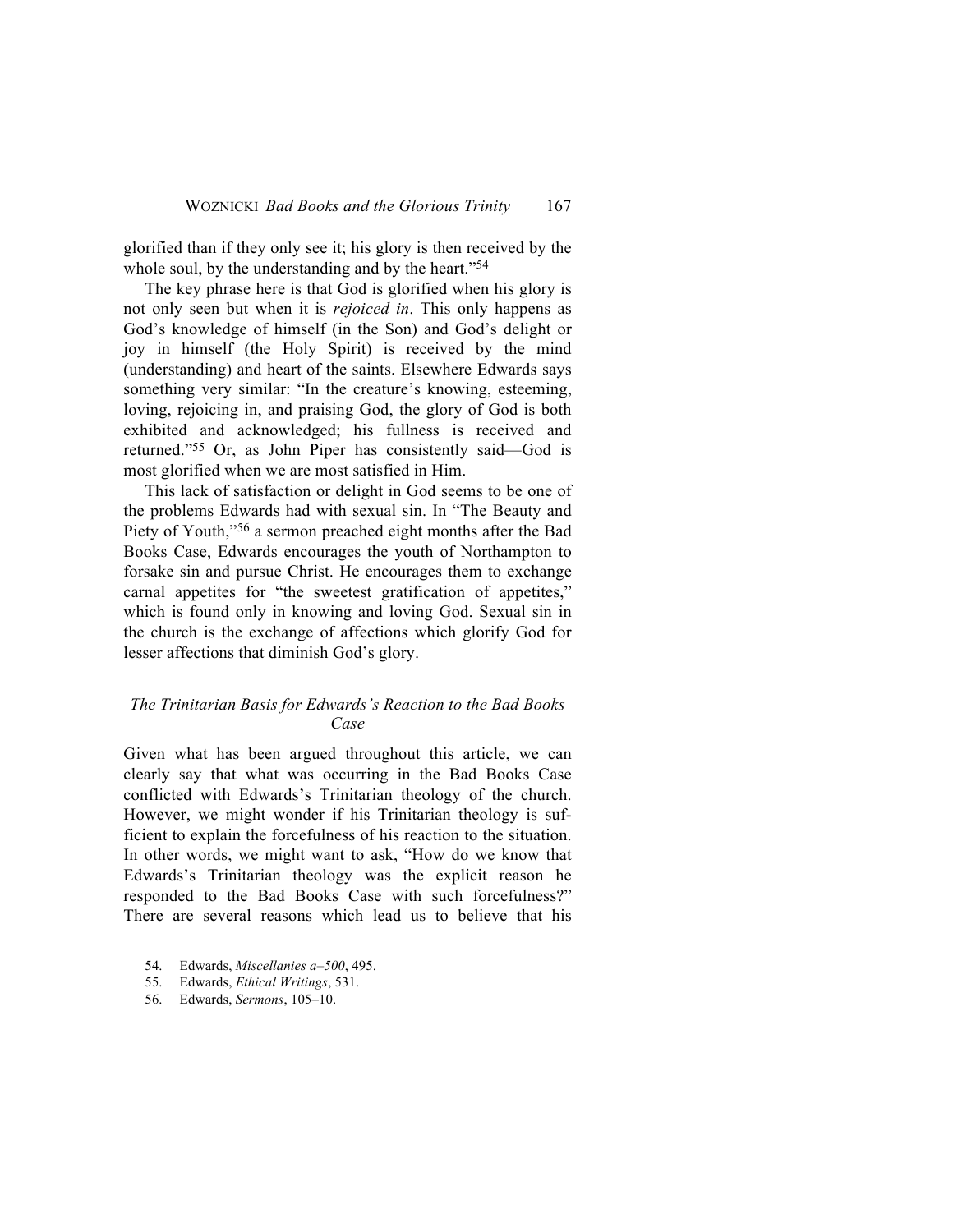Trinitarian theology provides a satisfactory reason for his reaction.

First, we must take into account the centrality of his Trinitarian theology for making sense of the Christian life, or, as Strobel has written, "Ultimately, God's Trinitarian nature determines Edwards's entire theology . . . [delineating] how *this* God relates to his creatures."57 In *Jonathan Edwards's Theology: A Reinterpretation*, Strobel makes a case for how the Trinitarian concept of the creaturely reception of God's glory and the creature's remanation (the notion that the creature rebounds God's glory back to God) of that glory is the key to understanding Edwards's notions of spiritual knowledge, regeneration, and religious affection. Strobel makes it clear that these are just three "case studies" of how this Trinitarian concept helps to make sense of Edwards's theology of the Christian life. William Schweitzer makes a similar argument, but instead of using the language of emanation and remanation, he uses the language of communication.<sup>58</sup> He uses this Trinitarian concept to make sense of Edwards's theology of scripture, history, and pastoral ministry. Once again, these are just "case studies" of how this Trinitarian concept helps to make sense of Edwards's theology of the Christian life. Although it seems evident that Edwards is a thoroughly Trinitarian thinker, do we have sufficient reason to say that his Trinitarian theology provides a satisfactory reason for his reaction? It seems as though we need a more specific explanation for his reaction.

Second, we can say that his reaction corresponds to his Trinitarian ethics. Most recently, Elizabeth Agnew Cochran has argued that virtue is best achieved through relationship with others, and that for Edwards the Christian's relationship with God is the most foundational relationship for becoming a virtuous moral agent.59 Thus, she implicitly situates Edwards's ethics within a Trinitarian framework of relations. However, Edwards's Trinitarian ethics is more than just implicit. For

- 58. Schweitzer, *Communicative Being*.
- 59. Cochran, "Jonathan Edwards," 79.

<sup>57.</sup> Strobel, *Theology*, 146.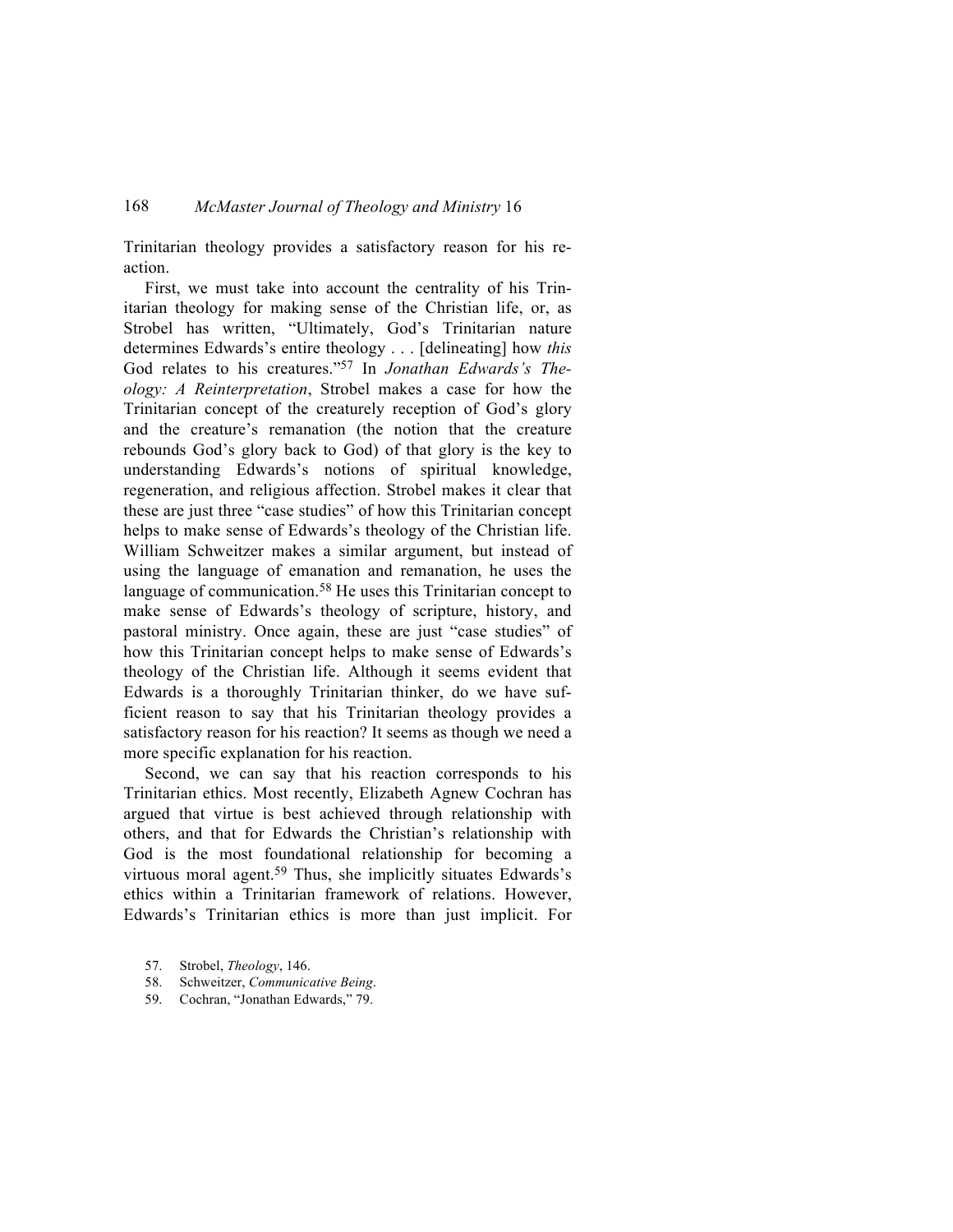example, Roland Delattre has written that Edwards's ethics finds its source within the metaphysical concept of beauty, which for Edwards is ultimately a Trinitarian concept.60 William Danaher has claimed that Edwards developed a social analogy of the Trinity which emphasized a deeply interdependent communion among the persons of the Trinity.<sup>61</sup> This communion of interdependence provides a model for thinking about ethics in light of relational and interdependent expressions of love. Paul Ramsey has argued that self-love, consent, benevolence, happiness, and knowledge of God, which are all Trinitarian concepts, are ethical concepts for Edwards as well.62 I have made a similar argument, except I have grounded the ethical concepts of consent, knowledge of God, and love of God within the Trinitarian concept of self-glorification. Thus, we may say that, given the centrality of his Trinitarian theology for making sense of the Christian life, and more specifically, Christian ethics, Edwards would naturally have reacted to the Bad Books case with disciplinary action. However, these two arguments do not adequately address why his reaction was so forceful. I suggest that there are two basic reasons that explain the forcefulness of his reaction.

First, Edwards "sees a connection between his theology of divine communication and the role of ministers."63 According to Schweitzer, ministers participate in God's program of communicating himself to the elect. The minister has a role in emanating this Trinitarian self-knowledge through Christ and joy through the Holy Spirit. As the minister communicates God's self-knowledge of Christ to the elect, the elect are led to an affectional response, which allows them to behold, admire, adore, love, and glorify God. Thus, the minister's role as God's representative was to be the means by which the elect will achieve their purpose in remanating God's Trinitarian glory back to Him. Understanding this connection between the role of the

- 61. See Danaher, *Trinitarian Ethics*.
- 62. See Edwards, *Ethical Writings*.
- 63. Schweitzer, *Communicative Being,* 151.

<sup>60.</sup> See Delattre, *Beauty*.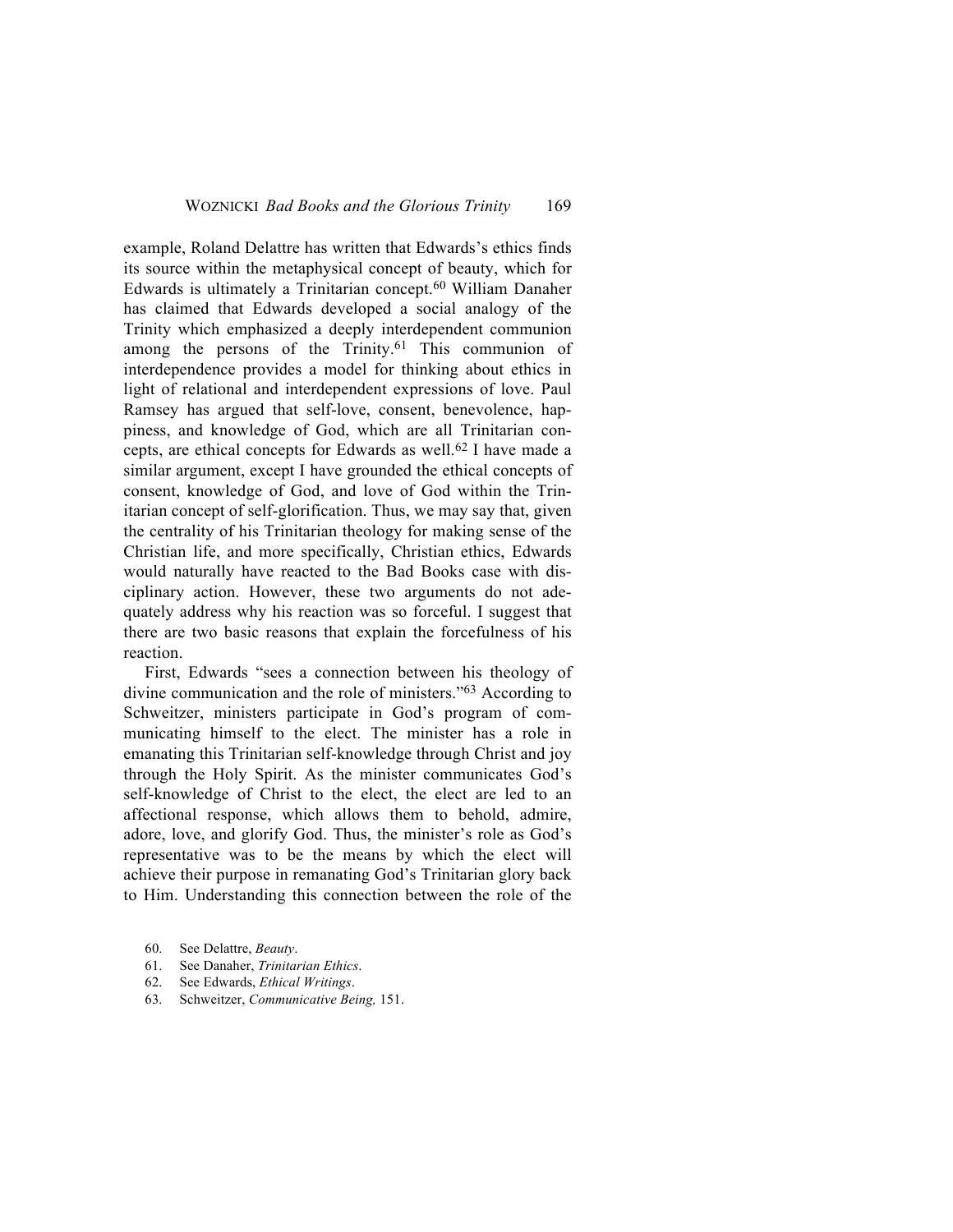minister and God's Trinitarian self-communication helps us make sense of his forceful reaction to the Bad Books Case. Edwards would have understood his role as a minister to be primarily about communicating God's self-knowledge of Christ and helping his congregation behold, admire, love, and glorify God. As we have noted above, the Bad Books case was a failure to properly appreciate the communication of God's selfknowledge in Christ and self-love and joy in the Spirit. Thus, as a minister, Edwards was required to respond forcefully to this violation of Trinitarian principles.

Finally, we can say that the Bad Books Case corresponds to his Trinitarian theology more clearly than any other disciplinary case. Edwards certainly dealt with other violations of proper conduct, but this particular case violates many elements which were central to the core of his theology. As noted above, it violates the concept of consent to being, thus undermining God's project of displaying his Trinitarian glory in what should have been a beautiful and harmonious community. The Bad Books Case also violates God's desire that his creatures would rejoice and delight in him. Rejoicing in God happens as knowledge of himself (in the Son) and delight or joy in himself (through the Holy Spirit) is received by the mind (understanding) and heart of the saints. It is clear that rejoicing and delight in God was not happening in the lives of the guilty parties in the Bad Books Case. We do not have knowledge of any other disciplinary case, which violates so many of Edwards's Trinitarian principles. These four reasons explain the forcefulness of Edwards's reaction to the Bad Books Case.

# *Implications of Edwards's Trinitarian Theology for the Sexual Holiness of the Church*

It is clear that God's self-glorification was fundamental to Edwards's theology. To put it quite simply, Edwards believed that God is all about his self-glorification. God is glorified when the beauty of the spiritual community becomes visible and when this same community knows and delights in him. Both of these ways of God glorifying himself were being violated during the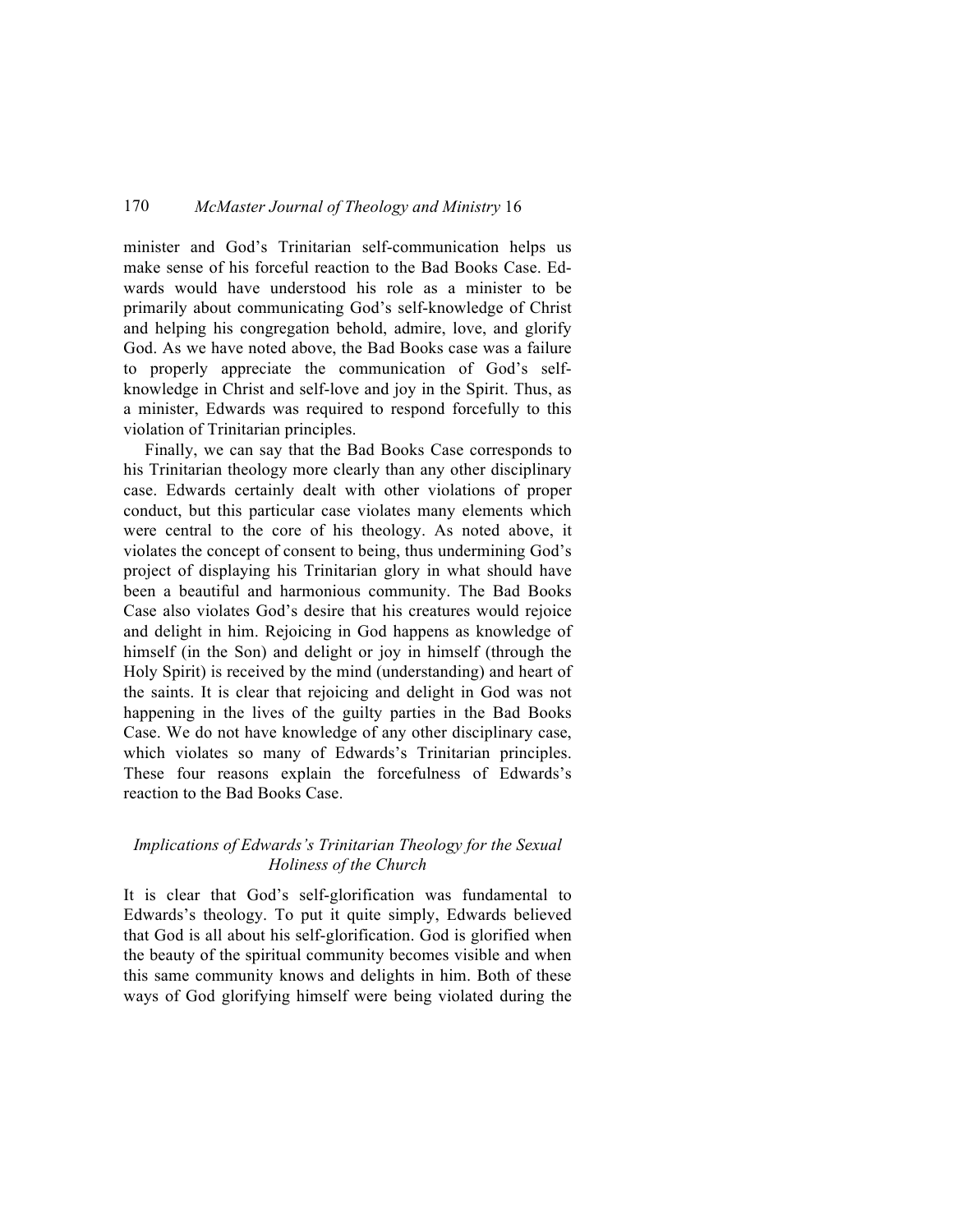Bad Books Case, so one can see why Edwards became so heated over the situation. There is much for the church today to learn from Edwards's reaction to the Bad Books Case.

First, we must take seriously the fact that sexual sin within the church is not merely a private matter. It affects the whole community, and it is a violation of the love that ought to be seen within the church. This is what the Apostle Paul himself says in 1 Thess 4:3–7.64 Here Paul emphasizes that sexual sin is not simply a transgression against God, it is also a transgression against one's fellow believers. To engage in sexual sin or to entertain lustful passions wrongs one's brothers and sisters. One contemporary example of how this is the case involves the use of pornography. Eighty-six percent of male college students view pornography at least once per month.<sup>65</sup> Even though Christians claim to feel guiltier about this practice than the general populace, the number of Christians who participates in this practice is not much lower than the general populace. If there were one sexual sin that would seem to be a private matter, one would think that it is the use of pornography. This is simply not the case. What might be considered a private sin actually has wide ranging effects. Repeated pornography use has been linked to alcohol and drug abuse, low self-esteem, increased sexual promiscuity, and violence. "It also has the tendency to separate the physical from the emotional and relational aspects of sexual intimacy, leading to compartmentalized patterns that continue in marriage."66 This particular sexual sin does not only affect the sinner and those with whom he or she has relationships. Pornography also tends to lead to body image problems, anxiety, and relational discord among women in the general populace. It

64. "For this is the will of God, your sanctification: that you abstain from fornication; that each one of you know how to control your own body in holiness and honor, not with lustful passion, like the Gentiles who do not know God; that no one wrong or exploit a brother or sister in this matter, because the Lord is an avenger in all these things, just as we have already told you beforehand and solemnly warned you. For God did not call us to impurity but in holiness" (NRSV).

65. Setran and Kiesling, *Spiritual Formation*, 170.

66. Ibid., 170.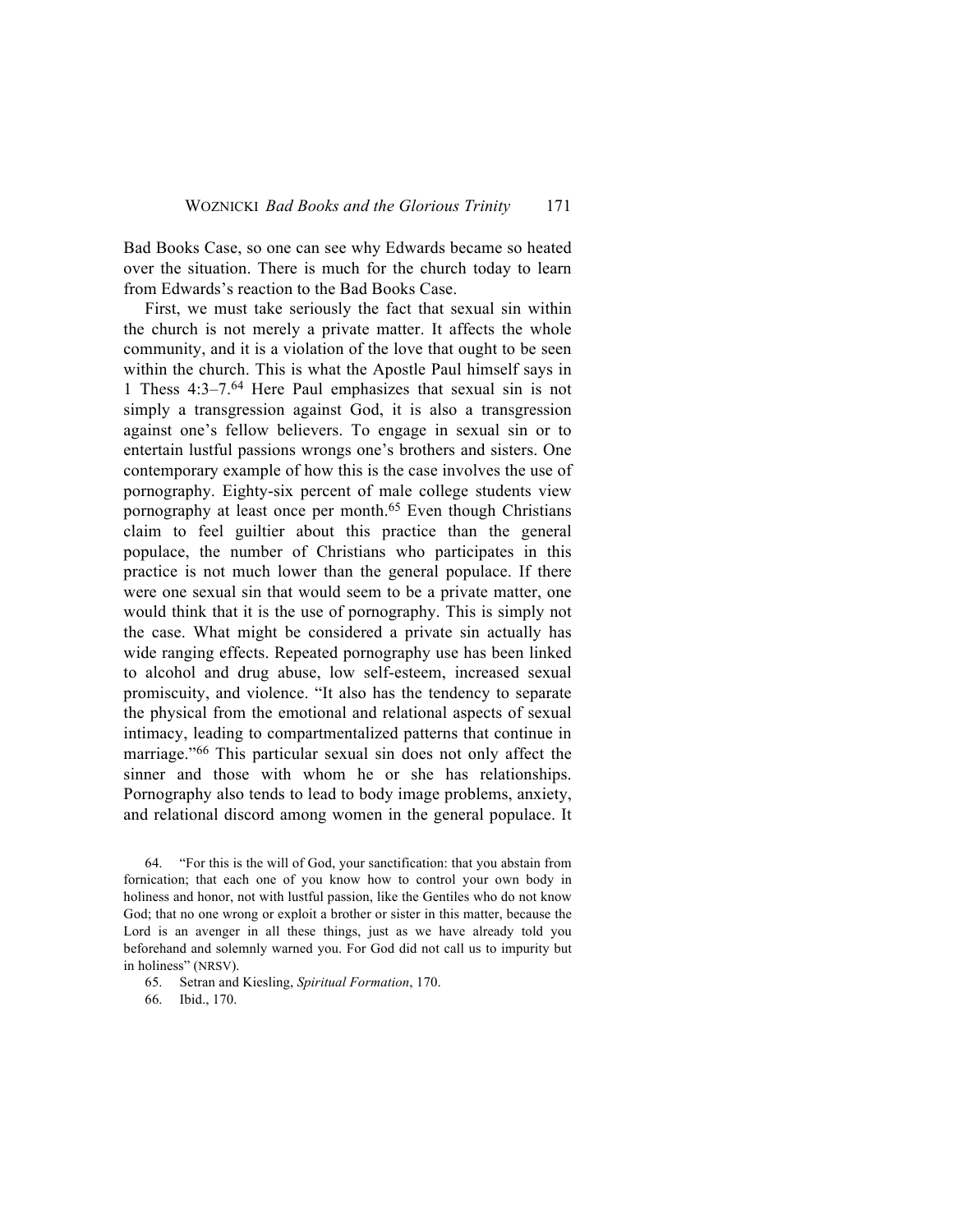is clear that this sexual sin, which is just one example among many, affects more than just the sinner, it takes a toll on the people around the sinner. The person who engages in this sexual sin commits an act that harms those around him or her. This is a clear violation of Edwards's belief that the church should be a beautiful community that truly lives out "consent to being or harmony."

We might ask, "What will this God-beautiful, God-glorifying community look like?" According to Edwards, the beautiful, God-glorifying community, "exercises true virtue in benevolence to created beings, it chiefly seeks the good of the creature, consisting in knowledge or view of God's glory and beauty, its union with God, its union with God, and conformity to him, love to him and joy in him."67 Practically, this means that members of the church will be concerned about the sexual purity of other believers because that is what true virtue demands. How might the church put this concern into action?

Let us briefly consider the topic, which we dealt with above, namely pornography. There are many ways which individual congregations might help believers address the sins of pornography in their lives. However, there are several actions which any congregation might take to help believers grow in sexual purity in this area. For instance, churches might encourage believers to have the freedom to confess this sin without the fear of shame. It might also help believers take steps towards surrendering this area of their life over to God. This might include a daily vow of purity, the placement of boundaries, the installation of software for filtering or monitoring Internet usage, or some sort of accountability program. The church might also encourage people to find support within the congregation through small groups, mentors, spiritual directors, or even professional counselors. These seem like simple steps; however, they can go a long way in helping the church live out its call to help its congregants live out the sexual purity that God's glory demands.

67. Edwards, *Reader*, 258.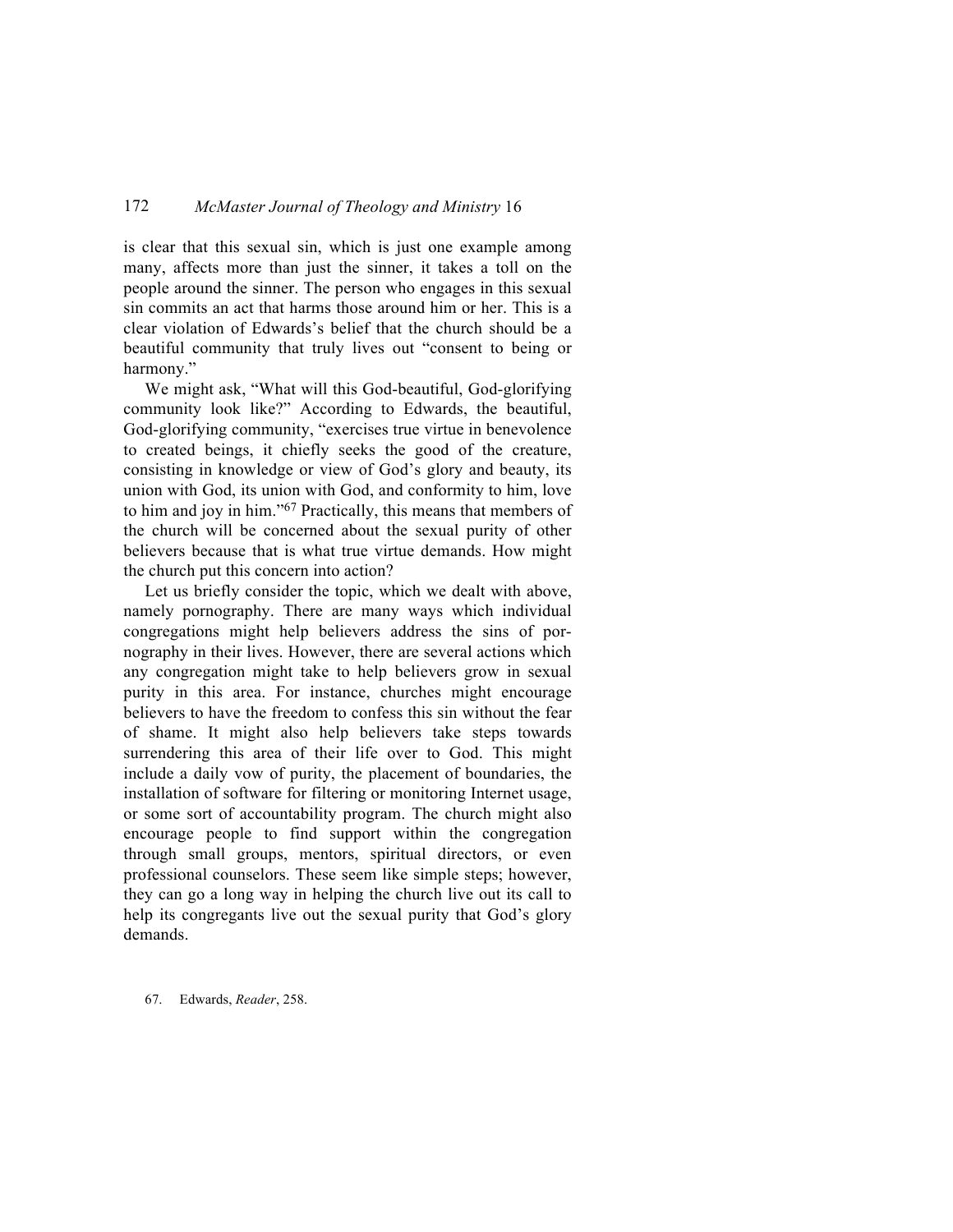Second, we must oppose sexual morality done simply for the sake of being moral; rather, we must encourage sexual morality by encouraging people to find delight in God. This fits well with an Augustinian model of human beings. In *Desiring the Kingdom*, James K. A. Smith argues for an Augustinian understanding of human beings as "persons defined by love—as desiring agents and liturgical animals whose primary mode of intending the world is love."68 As people's knowledge of and love for God grows, their desire for sexual sin will begin to diminish, and their desire for sexual holiness will increase. As believers seek to know and delight in God, they will find that God is more satisfying than any sexual sin, or as Dane Ortlund has put it:

The joy that Christ pours into the hearts of his people is perfectly satisfying. Nothing more is longed for. "The pleasure and joy that is in Christ Jesus . . . is of such a nature that those that receive it desire no other kind of joy." To see Christ in his beauty is to long for more of such a sight; and yet the sight itself drives out all need for anything to supplement it.<sup>69</sup>

How can believers grow in their longing to see the beauty of Christ? One simple way to do this is to reconceive the task of preaching. Much preaching today follows a cognitive model of preaching. This sort of preaching tends to embody the belief that being a disciple of Jesus is a matter of getting the right ideas into your mind in order to guarantee proper behavior. This sort of preaching often reduces to a series of "practical steps" for living and behaving rightly. There is also preaching that follows Smith's Augustinian understanding of human beings. This sort of preaching does not aim solely at a human being's cognitive faculties. Rather, it aims at what Christians throughout the tradition have called "the heart" or what Jonathan Edwards called "the affections." It is based on the conviction that, as human beings, we are creatures "whose orientation and form of life is

- 68. Smith, *Desiring the Kingdom*, 37.
- 69. Ortlund, *Edwards on the Christian Life*, 81.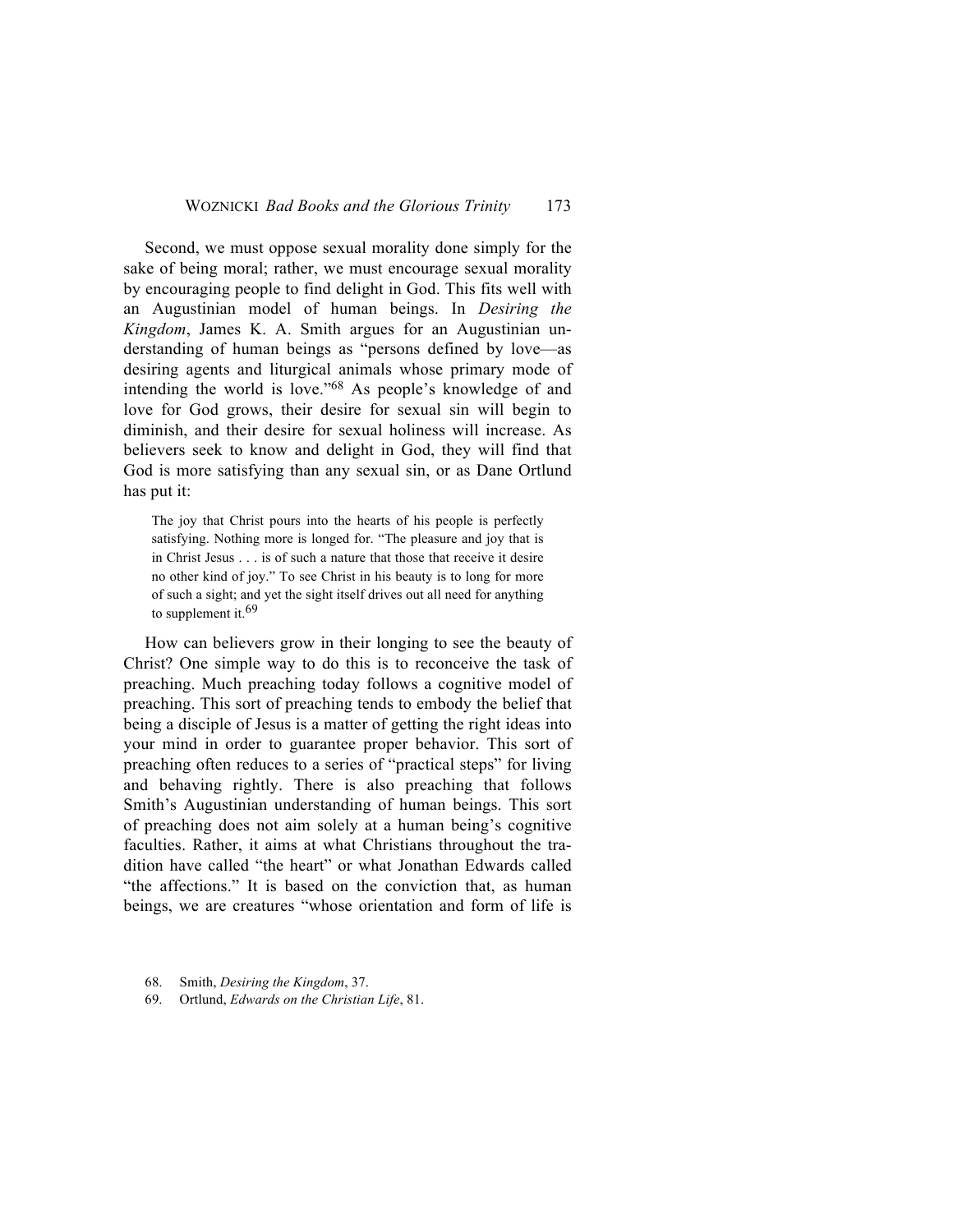primarily shaped by what one loves as ultimate."70 This sort of preaching, affective preaching, recognizes that our notions of ultimate ends, and hence penultimate ends, are affected by the beauty and truth of the gospel more than rules or applications which are entailed by the gospel. If the preacher's goal is to help believers grow in their knowledge of and love for God, thus diminishing their desire for sexual sin and increasing their desire for sexual holiness, the preacher will attempt to preach in a way that stirs up "holy affections—things like hate for sin, delight in God, hope in his promises, gratitude for his mercy."<sup>71</sup> Preaching that aims at stirring holy affections is preaching that takes seriously the fact that holiness is grounded upon God's Trinitarian self-communication of his knowledge and delight in Christ and the Holy Spirit, respectively.

If the church would begin to emphasize these simple things, which flow out of Edwards's robust Trinitarian theology (e.g. sexual sin is a violation of the love that ought to be seen within the church, and sexual holiness ought to be grounded in a love for and delight in God), then the church would certainly be a community that brings much glory to God, which after all is the end for which God created the world and his church.

#### *Conclusion*

We have seen that Jonathan Edwards's understanding of the church as the primary locus for God's Trinitarian act of selfglorification is his underlying theological motivation for pursuing sexual holiness within the church. This in turn explains his forceful response to the young men involved in the Bad Books Case. It is likely that most congregations will never have to deal with a situation as dramatic as the Bad Books Case. However, in our over-sexualized western culture, churches will increasingly have to deal with issues related to sexual sin. Even though Edwards's manner of handling the situation was plagued with missteps, it would certainly be an error for contemporary

- 70. Smith, *Desiring the Kingdom*, 51.
- 71. Piper, *Supremacy*, 84.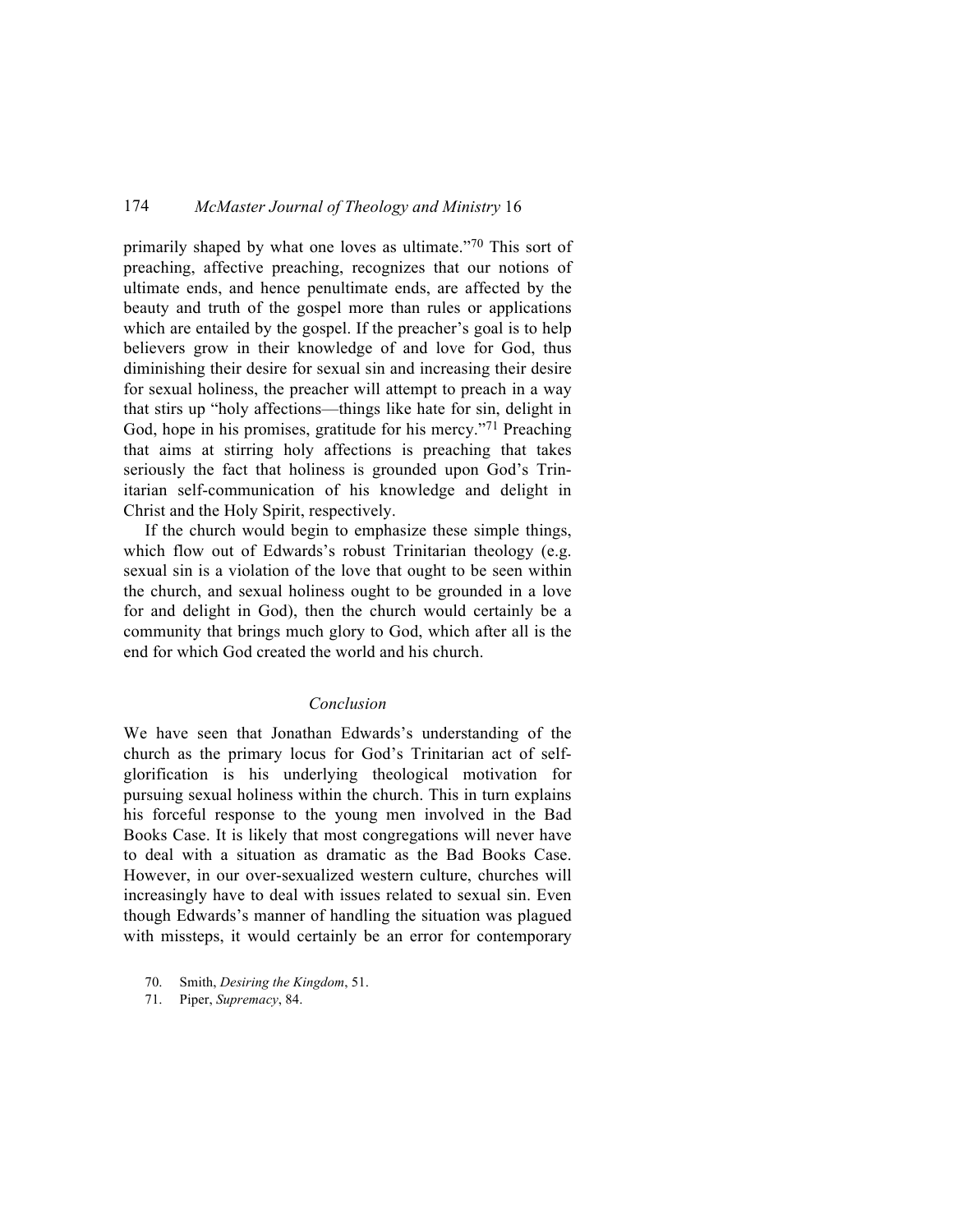Christians to overlook what we can learn from Edwards in this situation. What we learn from Edwards's Trinitarian theology is that, because God is glorified in his self-communication *ad intra* and *ad extra*, the church ought to be a community that seeks to glorify God, especially as it seeks sexual holiness.

#### *Bibliography*

- Allender, Dan, and Tremper Longman III. *God Loves Sex*. Grand Rapids: Baker, 2014.
- Caldwell, Robert W., III. *Communion in the Spirit: The Holy Spirit as the Bond of Union in the Theology of Jonathan Edwards*. Waynesboro, GA: Paternoster, 2006.
- Chamberlin, Ava. "Jonathan Edwards and the Politics of Sex in Eighteenth-Century Northampton." In *Jonathan Edwards at 300*, edited by Harry Stout, Kenneth P. Minkema, and Caleb Maskell, 111–22. Lanham, MO: University Press of America, 2005.
- Cochran, Elizabeth Agnew. "Jonathan Edwards and Alasdair MacIntyre: Interdependence, Community, and Contemporary Virtue Ethics." In *The Ecumenical Edwards*, edited by Kyle Strobel, 167–79. Burlington, VT: Ashgate, 2015.
- Danaher, William. *The Trinitarian Ethics of Jonathan Edwards*. Louisville, KY: Westminster John Knox, 2004.
- Delattre, Roland. *Beauty and Sensibility in the Thought of Jonathan Edwards*. New Haven: Yale University Press, 2006.
- Edwards, Jonathan. *Ethical Writings*. Edited by Paul Ramsey. New Haven: Yale University Press, 1989.
	- ———. *A Jonathan Edwards Reader*. Edited by John E. Smith, Harry S. Stout, and Kenneth P. Minkema. New Haven: Yale University Press, 2003.
	- ———. *The Miscellanies a-500*. Edited by Thomas A. Schafer. New Haven: Yale University Press, 1994.
	- ———. *Sermons and Discourses 1743–1758*. Edited by Wilson H. Kimnach. New Haven: Yale University Press, 2006.